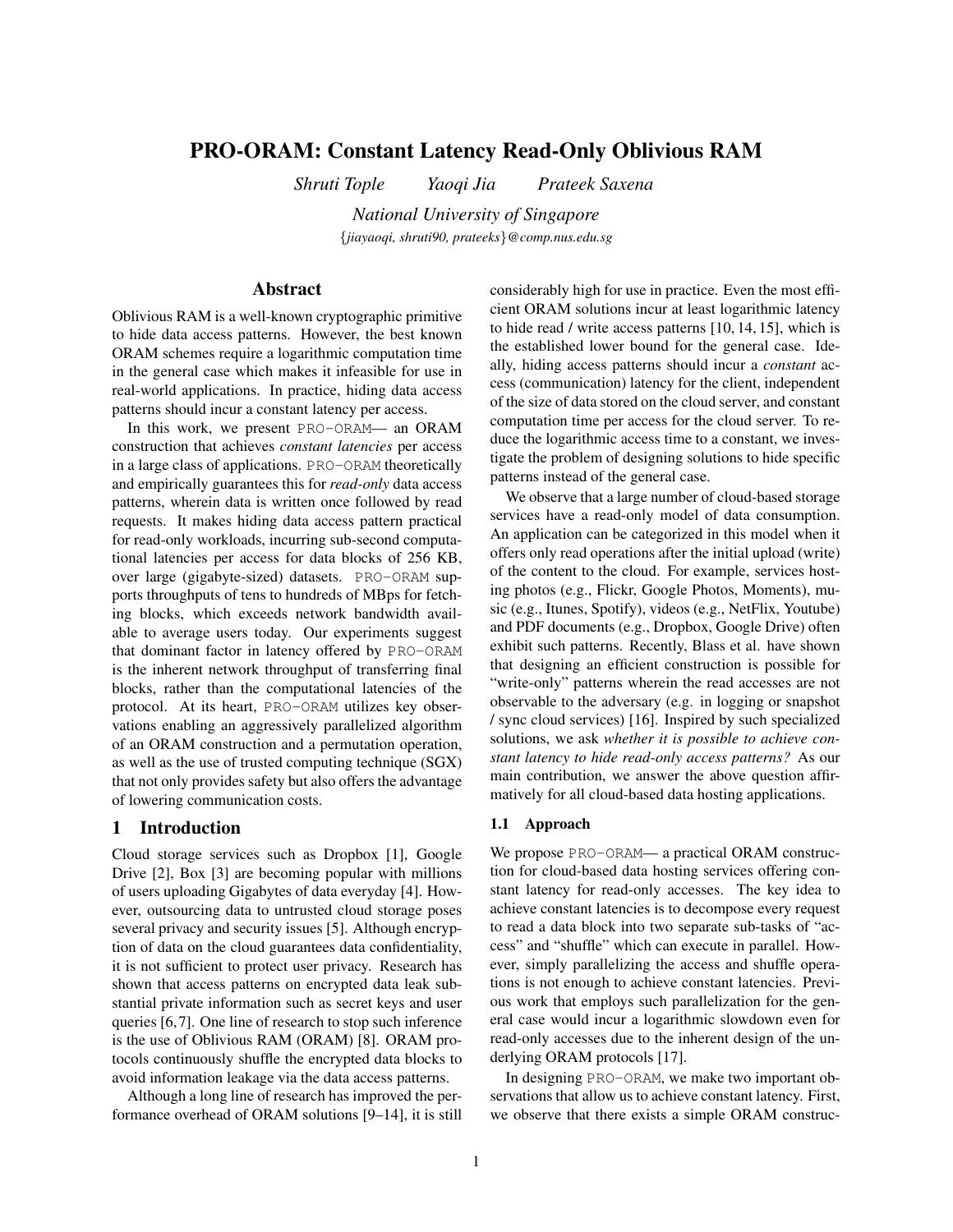tion — the square-root ORAM [8] — which can be coupled with a secure permutation (or shuffle) [18] to achieve idealized efficiency in the read-only model. A naïve use of this ORAM construction incurs a worst-case overhead of  $O(N \log^2 N)$  to shuffle the entire memory with *N* data blocks. The non-updatable nature of readonly data allows us to parallelize the access and shuffle operations on two separate copies of the data. This results in a de-amortized  $O(\sqrt{N})$  latency per access.

Second, we design a secure method to distribute the work done in each shuffle step among multiple computational units without compromising the original security guarantees. Our construction still performs  $O(\sqrt{N})$ work per access but it is parallelized aggressively to execute in a constant time. Assuming a sufficient number of cores, PRO-ORAM distributes the total shuffling work √ among  $O(\sqrt{N})$  threads without leaking any information. Although the total computation work is the same as in the original shuffle algorithm, the latency reduces to a constant for read streaks<sup>1</sup>. With these two observations, we eliminate the expensive  $O(N \log^2 N)$  operation from stalling subsequent read access requests in PRO-ORAM. Thus, we show that a basic ORAM construction is better for hiding read data access patterns than a complex algorithm that is optimized to handle the general case. Further, we present a proof for the correctness and security of PRO-ORAM. Our improved construction of the shuffle algorithm maybe of independent interest, as it is widely applicable beyond ORAM constructions.

PRO-ORAM can be applied opportunistically for applications that expect to perform long streaks of read accesses intermixed with infrequent writes, incurring a non-constant cost only on write requests. Therefore, PRO-ORAM extends obliviousness to the case of arbitrary access patterns, providing idealized efficiency for "read-heavy" access patterns (where long streaks of reads dominate). To reduce trust on software, PRO-ORAM assumes the presence of a trusted hardware (such as Intel SGX [19], Sanctum [20]) or a trusted proxy as assumed in previous work on ORAMs [17, 21, 22].

#### 1.2 Results

We implement PRO-ORAM prototype in C/C++ using Intel SGX Linux SDK v1.8 containing 4184 lines of code [23]. We evaluate PRO-ORAM using Intel SGX simulator for varying file / block sizes and total data sizes. Our experimental results demonstrate that the latency per access observed by the user is a *constant* of about 0.3 seconds to fetch a file (or block) of size 256 KB. Our empirical results show that PRO-ORAM is practical to use with a throughput ranging from 83 Mbps for block size of 100 KB to 235 Mbps for block size of 10 MB. These results are achieved on a server with 40 cores.

In real cloud deployments, the cost of a deca-core server is about a thousand dollars [24]; so, the one-time setup cost of buying 40 cores worth of computation seems reasonable. Thus, PRO-ORAM is ideal for sharing and accessing media files (e.g., photos, videos, music) having sizes of few hundred KB on today's cloud platforms. PRO-ORAM's throughput exceeds the global average network bandwidth of 7 Mbps asserting that the inherent network latency dominates the overall access time rather than computation latencies in PRO-ORAM [25].

Contributions. We summarize our contributions below:

- *Read-only ORAM*. We present PRO-ORAM— a practical and secure read-only ORAM design for cloud-based data hosting services. PRO-ORAM's design utilizes sufficient computing units equipped with a trusted hardware primitive.
- *Security Proof*. We provide a security proof to guarantee that our PRO-ORAM construction provides obliviousness in the read-only data model.
- *Efficiency Evaluation*. PRO-ORAM is highly practical with constant latency per access for fixed block sizes and provides throughput ranging from 83 Mbps for a block size of 100 KB to 235 Mbps for a block size of 10 MB.

## 2 Overview

Our main goal is to ensure two important characteristics: a) hide read data access patterns on the cloud server; and b) achieve constant time to access each block from the cloud storage server.

### 2.1 Setting: Read-Only Cloud Services

Many applications offer data hosting services for images (e.g., Flickr, Google Photos, Moments), music (e.g., Itunes, Spotify), videos (e.g., NetFlix, Youtube), and PDF documents (e.g., Dropbox, Google Drive). In these applications, either the users (in the case of Dropbox) or the service providers (such as NetFlix, Spotify) upload their data to the cloud server. Note that the cloud provider can be different from the service provider, for example, Netflix uses Amazon servers to host their data. After the initial data is uploaded, users mainly perform read requests to access the data from the cloud.

Let a data owner upload *N* files each having a *file identifier* to the cloud. A file is divided into *data blocks* of size *B* and stored in an *array* on the untrusted storage at the server. Each block is accessed using its corresponding *address* in the storage array. To handle variable length files, one can split large files into several data blocks and maintain a file to blocks mapping table. However, for simplicity, we assume each file maps to a single block and hence use the terms file and block interchangeably in this paper. When a user requests to fetch a file,

 $<sup>1</sup>A$  read streak is a sequence of consecutive read operations.</sup>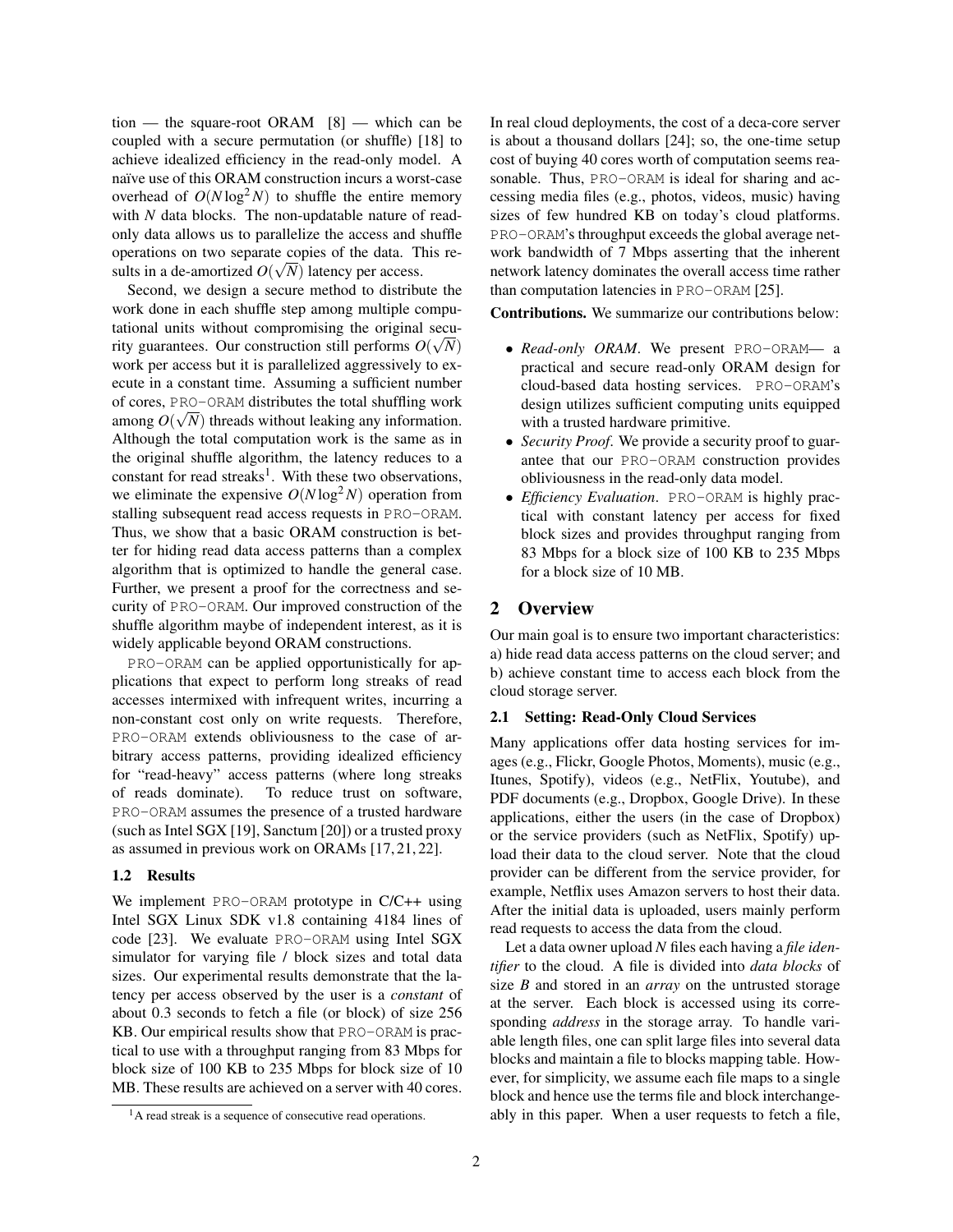

Figure 1: Baseline setting: Cloud-provider with trusted hardware and compromised software stack. User uploads data and makes read request to the data

the corresponding data block is read from the storage array and is sent to the user. To ensure confidentiality of the data, all the files are encrypted using a cryptographic key. The data is decrypted only on the user machine using the corresponding key.

### 2.2 Threat Model

Leakage of access patterns is a serious issue and has been shown to leak critical private information in several settings such as encrypted emails, databases and others [6, 7]. In our threat model, we consider that the adversary has complete access to the encrypted storage on the cloud. An attacker can exploit the vulnerabilities in the cloud software to gain access to the cloud infrastructure including the storage system which hosts encrypted content [5, 26]. Hence, we consider the cloud provider to be untrusted with a compromised software stack. The cloud provider can trace the requests or file access patterns of all the users accessing the encrypted data. We restrict each request to only read the data from the server. Essentially, the adversary can observe the exact address accessed in the storage array to serve each requested file. Along with access to the storage system, the adversary can observe the network traffic consisting of requested data blocks sent to each user.

Scope. Our main security goal is to guarantee obliviousness i.e., hide read access patterns of users from the cloud provider. Although we consider a compromised server, we do not defend against a cloud provider refusing to relay the requests to the user. Such denial of service attacks are not within the scope of this work. We only focus on leakage through *address* access patterns and do not block other channels of leakage such as timing or file length [27]. For example, an adversary can observe the number of blocks fetched per request or the frequency of requesting files to glean private information about the user. However, our system can benefit from existing solutions that thwart these channels using techniques such as padding files with dummy blocks and allowing file requests at fixed interval respectively [28].

### 2.3 Baseline: Trusted H/W in the Cloud

A well-known technique to hide data access patterns is using Oblivious RAM (ORAM) [8]. In ORAM protocols, the encrypted data blocks are obliviously shuffled at random to unlink subsequent accesses to the same data blocks. Standard ORAM solutions guarantee obliviousness in a trusted client and an untrusted server setting. It generally uses a private memory called stash at the clientside to perform oblivious shuffling and re-encryption of the encrypted data. In the best case, this results in a logarithmic communication overhead between the client and the server [10]. To reduce this overhead, previous work has proposed the use of a trusted hardware / secure processor [21, 22] in the cloud or a trusted proxy [17]. This allows us to establish the private stash and a small trusted code base (TCB) to execute the ORAM protocol in the cloud. That is, instead of the client, the trusted component on the cloud shuffles the encrypted data, thereby reducing the communication overhead to a constant. Further, the trusted component can verify the integrity of the accessed data and protect against a malicious cloud provider [17]. Figure 1 shows the architecture for our baseline setting with a trusted hardware and a compromised software stack on the cloud.

In this work, we consider the above cloud setup with a trusted hardware as our baseline. Specifically, we assume the cloud servers are equipped with Intel SGXenabled CPUs. SGX allows creating hardware-isolated memory region called *enclaves* in presence of a compromised operating system. With enclaves, we have a moderate size of private storage inaccessible to the untrusted software on the cloud. Further, we assume that the trusted hardware at the cloud provider is untampered and all the guarantees of SGX are preserved. We do not consider physical or side-channel attacks on the trusted hardware [29–33]. Defending against these attacks is out of scope but our system can leverage any security enhancements available in the future implementation of SGX CPUs [34]. In practice, SGX can be replaced with any other trusted hardware primitive available in the next-generation cloud servers.

#### 2.4 Solution Overview

We present a construction called PRO-ORAM— a Practical Read-Only ORAM scheme that achieves *constant computation* latencies for read streaks. PRO-ORAM is based on square-root ORAM but can be extended by future work to other ORAM approaches. It incurs default latency of the square-root ORAM approach in case of write operations. Thus, one can think of PRO-ORAM as a specialization for read streaks, promising most efficiency in applications that are read-heavy, but without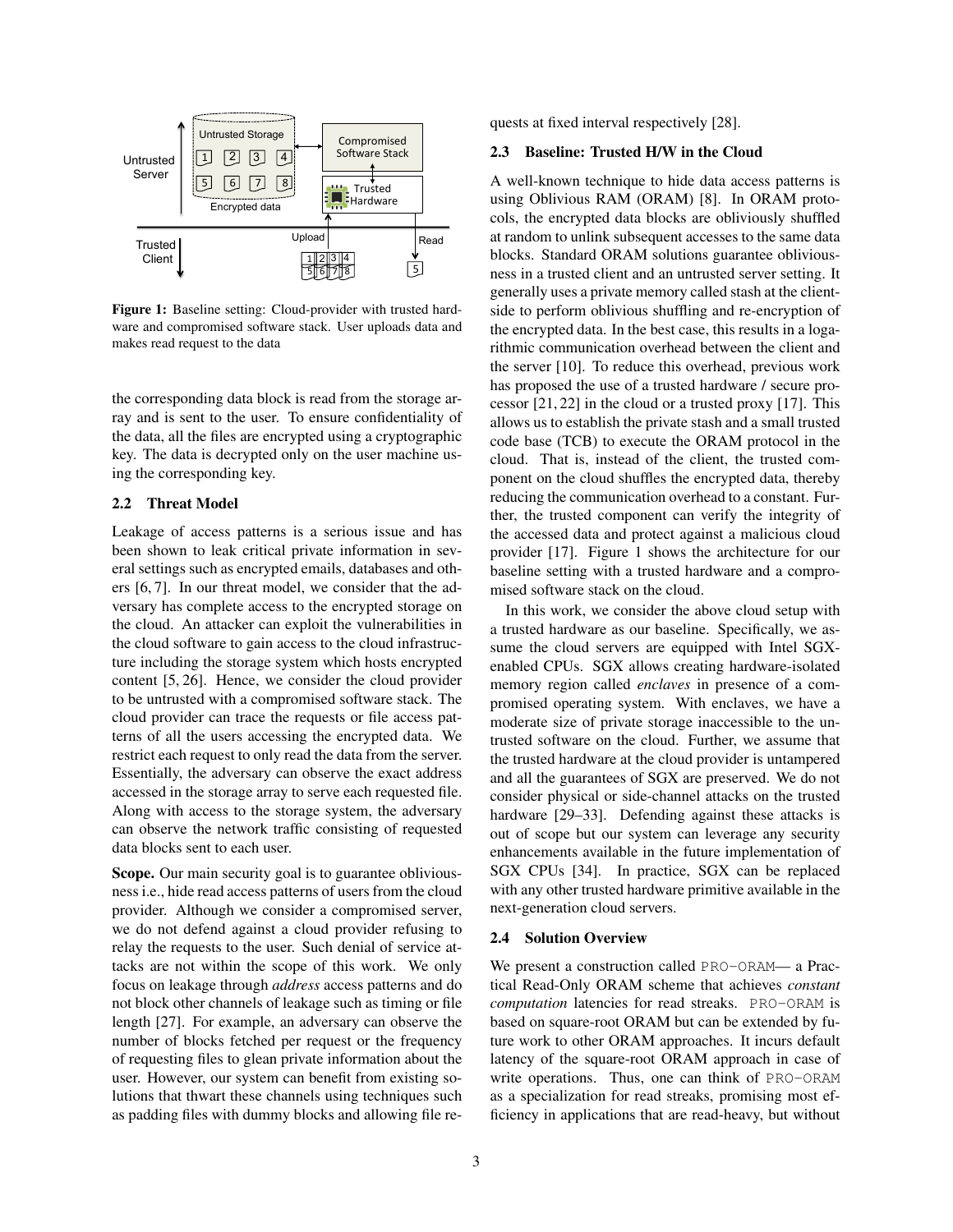losing compatibility in the general case.

Key Insight 1. The dominant cost in any ORAM scheme comes from the shuffling step. In square-root ORAM, the shuffling step is strictly performed after the access step [8]. This allows the shuffle step to consider any updates to the blocks from write operations. Our *main* observation is that for read-only applications, the algorithm need not wait for all the accesses to finish before shuffling the entire dataset. The key advantage in the read-only model is that the data is never modified. Thus, we can *decouple* the shuffling step from the logic to dispatch an access. This means the shuffle step can execute *in parallel* without stalling the read accesses. We give a proof for the correctness and security of PRO-ORAM in Section 5. Although prior work has considered parallelizing the access and shuffle step [17], our observations only apply to the read-only setting, and our specific way achieves constant latency which was not possible before.

Key Insight 2. Our second important observation allows us to reach our goal of constant latency. We observe that the Melbourne Shuffle algorithm performs  $O(\sqrt{N})$ computation operations for each access where each operation can be executed independently [18]. Hence, the  $O(\sqrt{N})$  computations can be performed in parallel (multi-threaded) without breaking any security or functionality of the original shuffle algorithm. This final step provides us with a highly optimized Melbourne Shuffle scheme which when coupled with square-root ORAM incurs constant computation latency per access. We further exploit the structure of the algorithm and propose pipelining based optimizations to improve performance by a constant factor (Section 4.4). We remark that our efficient version of the shuffle algorithm maybe of independent interest and useful in other applications [18, 35].

Note that PRO-ORAM is *compatible* with data access patterns that have writes after read streaks, since it can default to running a synchronous (non-parallel) shuffle when a write is encountered — just as in the original square-root ORAM. Of course, the constant latency holds for read streaks and read-heavy applications benefit from this specialized construction.

Comparison to Previous Work. The most closely related work with respect to our trust assumptions and cloud infrastructure is ObliviStore [17]. This protocol has the fastest performance among all other ORAM protocols when used in the cloud setting [36]. Similar to PRO-ORAM, ObliviStore parallelizes the access and shuffle operations using a trusted proxy for cloud-based data storage services.

We investigate whether ObliviStore's construction can attain constant latency when adapted to the read-only model. We highlight that although the high-level idea of parallelizing ORAM protocol is similar to ours, ObliviS- tore differs from PRO-ORAM in various aspects. Oblivi-Store is designed to hide arbitrary read / write patterns in the general case and hence uses a complex ORAM protocol that is optimized for bandwidth. It uses a partitionbased ORAM [9] where each partition is itself a hierarchical ORAM [8]. This design takes O(log N) time to access each block even if the protocol was restricted to serve read-only requests. Hence, our observations in the read-only model do not directly provide performance benefits to ObliviStore's construction. The key factor in PRO-ORAM is that — "simple and specialized is better" — a simple ORAM construction which is non-optimized for the general case, is better suited for hiding read-only data access patterns.

# 3 Background

In designing an efficient PRO-ORAM scheme, we select square-root ORAM as our underlying ORAM scheme as square-root ORAM as our underlying ORAM scheme as<br>it allows  $\sqrt{N}$  accesses before the shuffling step. To obliviously shuffle the data in parallel with the accesses, we select the Melbourne shuffle scheme, that allows shuffling of data of  $O(N)$  in  $O(\sqrt{N})$  steps. Further, we use Intel SGX-enabled CPU present to create enclaves with √  $O(\sqrt{N})$  private storage. We provide a brief background on each of these building blocks.

### 3.1 Square-Root ORAM

We select the square-root ORAM scheme as the underlying building block in PRO-ORAM. The square-root ORAM scheme, as proposed by Goldreich and Ostro-URAM scheme, as proposed by Goldreich and Ustro-<br>vsky [8], uses  $N + \sqrt{N}$  permuted memory and a  $\sqrt{N}$  *stash* memory, both of them are stored encrypted on the untrusted cloud storage. The permuted memory contains *N* rrusted cioud storage. The permuted memory contains *N* real blocks and  $\sqrt{N}$  dummy blocks arranged according to a pseudo-random permutation  $\pi$ .

To access a block, the protocol first scans the entire stash deterministically for the block. If the requested block is found in the stash then the protocol makes a fake access to a dummy block in the permuted memory. Otherwise, it accesses the real block from the permuted memory. The accessed block is then written to muted memory. The accessed block is then written to the stash by re-encrypting the entire  $\sqrt{N}$  stash memory. The key trick here is that all accesses exhibit a deterministic access order to the adversarial server, namely: a deterministic scan of the stash elements, followed by an access to a real or dummy block in permuted memory, followed by a final re-encrypted write and update to the ronowed by a final re-encrypted write and update to the stash. After every  $\sqrt{N}$  requests, the protocol updates the permuted memory with the stash values and obliviously permutes (shuffles) it randomly. This shuffling step incurs  $O(N \log^2 N)$  overhead, resulting in an amortized latency of  $O(\sqrt{N}\log^2 N)$  for each request.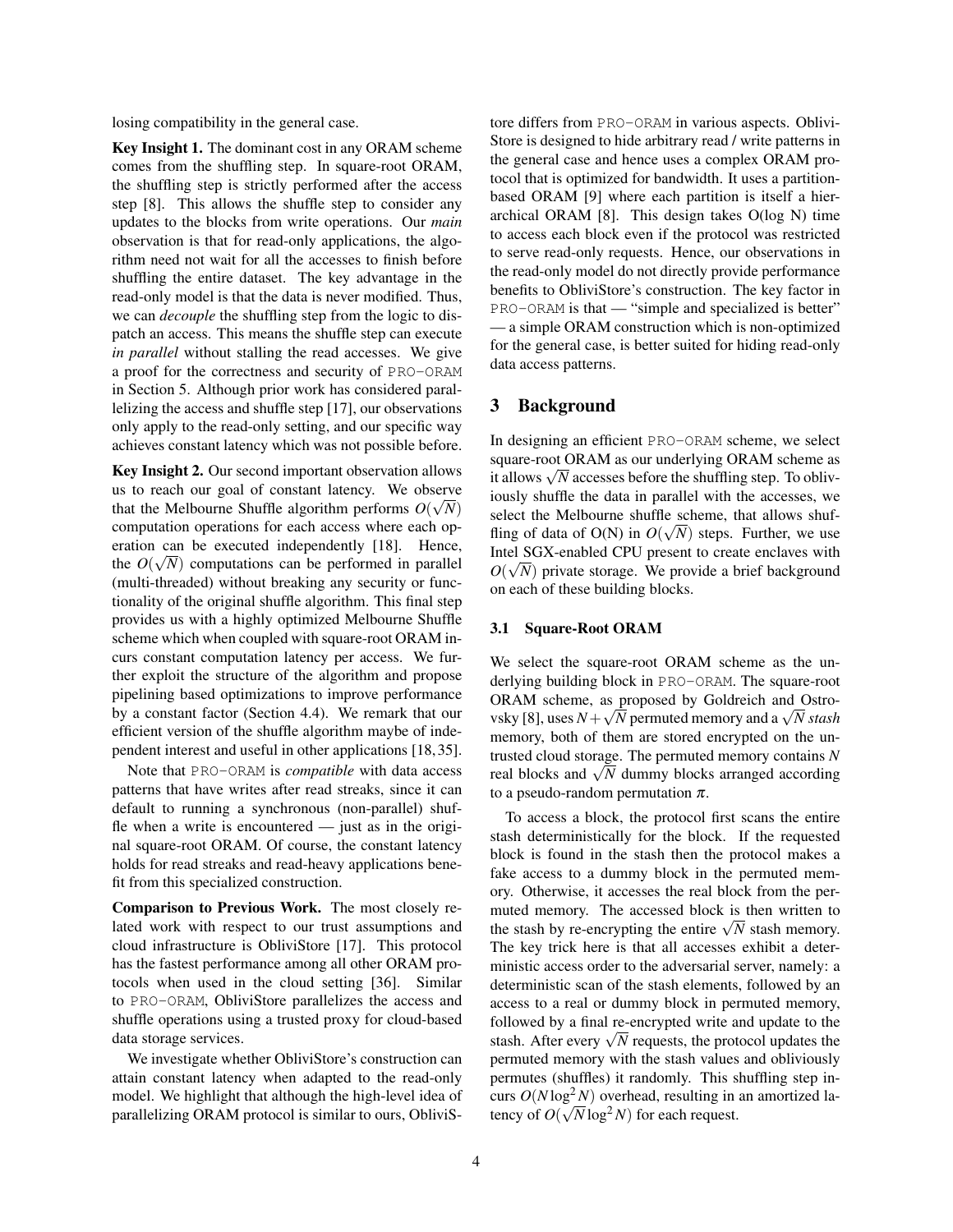

Figure 2: Overview of the Melbourne shuffle algorithm

### 3.2 Intel SGX

Recently, Intel proposed support for a trusted hardware primitive called Software Guard Extensions (SGX). With SGX, we can create isolated memory regions called *enclaves* which are inaccessible to the underlying operating system or any other application. In PRO-ORAM, we use the following two important features of Intel SGX. PRO-ORAM can be build using any other trusted hardware primitive that provides these specific features.

Enclaved Memory. SGX allows the creation of hardware-isolated private memory region or enclaved memory. For SGX CPUs, BIOS allocates a certain region for processor reserved memory (PRM) at the time of boot up. The underlying CPU reserves a part of this PRM to create enclaves. All the code and data in the enclaved memory is inaccessible even to the privileged software such as the OS. Thus, an adversary in our threat model cannot access this protected memory. It guarantees confidentiality of the private data within enclaves from the adversary. The currently available implementation of SGX support 90 MB of enclaved memory. This allows us to use a moderate amount of private storage at the cloud provider in PRO-ORAM. Further, we can create multiple threads within an enclave [37].

Attestation. Along with enclaved execution, SGXenabled CPUs support remote attestation of the software executing within an enclave. This security features enables a remote party to verify the integrity of the software executing on an untrusted platform such as the cloud. Further, it supports local attestation between two enclaves executing on the same machine. These enclaves can then establish a secure channel and communicate with each other. One can perform such attestation of an enclave program as described in the SGX manual [19]. Thus, SGX-enabled CPUs at the cloud provider allows executing trusted code base (TCB) with a small amount of private storage at the cloud provider.

#### 3.3 Melbourne Shuffle

Melbourne shuffle is a simple and efficient randomized oblivious shuffle algorithm [18]. Using this algorithm, we can obliviously shuffle *N* data blocks with  $O(N)$  external memory. The data is stored at the server according to a pseudo-random permutation. The encryption key and the permutation key  $\pi$  require constant storage and are stored in the private memory. This algorithm uses private storage of the size  $O(\sqrt{N})$  and incurs a communication and message complexity of  $O(\sqrt{N})$ . We use this algorithm in PRO-ORAM to shuffle the encrypted data in parallel to accessing data blocks using enclave memory as the private storage.

The algorithm works in two passes as shown in Figure 2. It first shuffles the given input according to a random permutation  $\pi_{temp}$  and then shuffles the intermediate permutation to the desired permutation of  $\pi$ . Each pass of the shuffle algorithm has three phases, two distribution and a cleanup phase. The algorithm divides each tion and a cleanup phase. The aigorithm divides each  $N$  size array into buckets of size  $\sqrt{N}$ . Further, every  $\sqrt[4]{N}$  of these buckets are put together to form a chunk. Thus, the *N* array is divided into total  $\sqrt[4]{N}$  chunks. The first distribution phase  $(dist\_phase1)$  simply puts the data blocks into correct chunks based on the desired permutation  $\pi_{\text{temp}}$  in the first pass and  $\pi$  in the second pass. The second distribution phase (dist\_phase2) is responsible for placing the data blocks into correct buckets within each chunk. Finally, the clean up phase (cleanup phase) arranges the data blocks in each bucket and places them in their correct positions based on the permutation key.

Choosing appropriate constants in the algorithm guarantees oblivious shuffling of *N* data blocks for any chosen permutation value  $\pi$  with a very high probability. The important point is that each of these phases can be implemented to have a "constant" depth and operate "independently" based only on the pre-decided  $\pi_{\text{temp}}$  and  $\pi$ values. This allows us to distribute the overall computation among multiple threads and parallelize the algorithm. Although the total work done remains the same, our design effectively reduces the overall execution time to a constant. We refer readers to the original paper for the detailed algorithm of each of these phases [18].

#### 3.4 Encryption Algorithms

We use the standard symmetric key and public key cryptographic schemes as our building blocks in PRO-ORAM. We assume that both these schemes guarantee IND-CPA security. The security guarantees of PRO-ORAM depends on the assumption of using secure underlying cryptographic schemes. We denote by  $SE =$ (*GenSE*,*EncSE*,*DecSE*) a symmetric key encryption scheme where *GenSE* algorithm generates a key which is used by the *EncSE* and *DecSE* algorithms to perform encryption and decryption respectively.  $PKE =$ (*GenPKE*,*EncPKE*,*DecPKE*) denotes a public key encryption scheme where the *GenPKE* algorithm generates a public-private key pair (*Pb*,*Pr*). The *EncPKE* algorithm takes the public key *Pb* as input and encrypts the data whereas the *DecPKE* takes the private key *Pr* as input and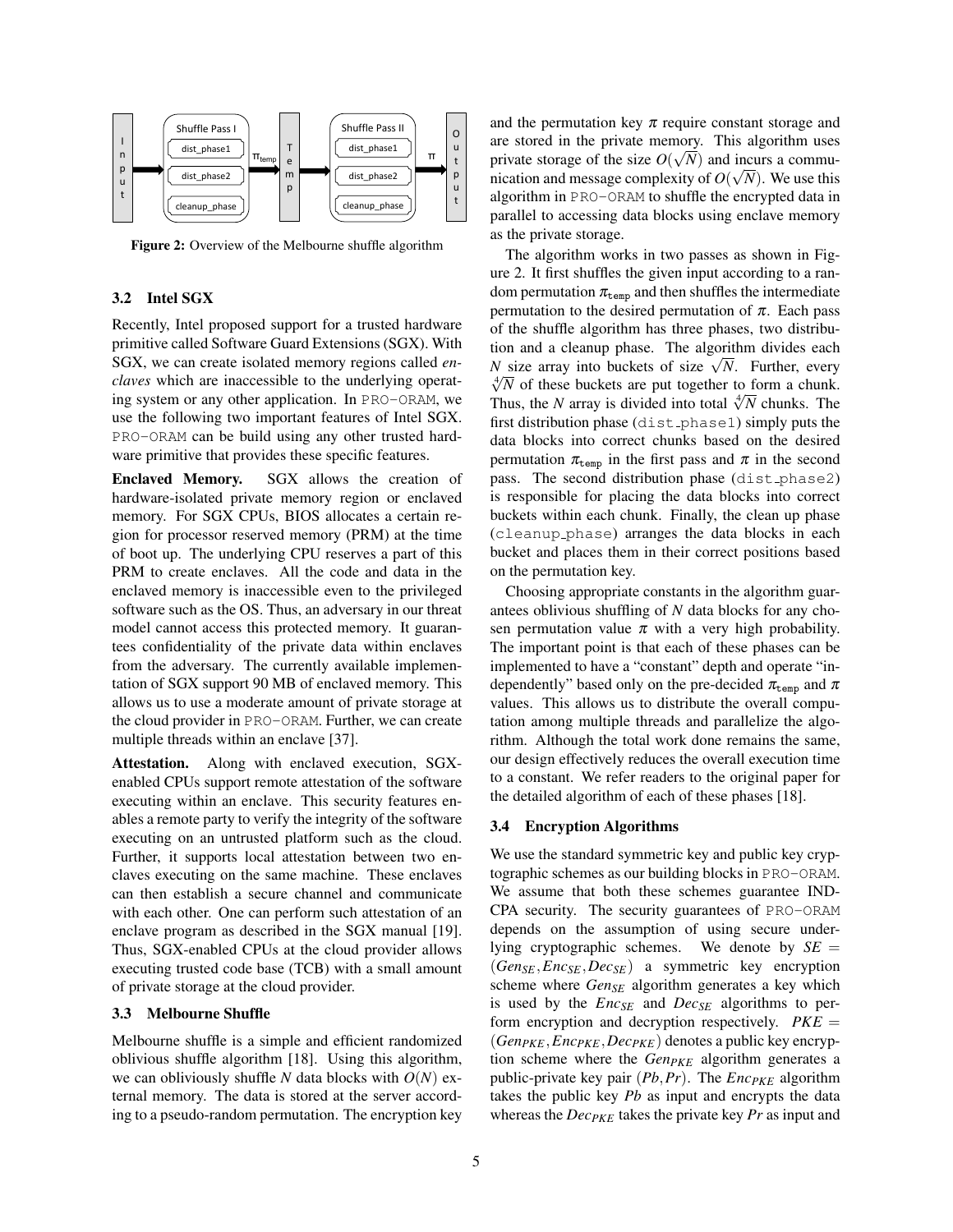

Figure 3: PRO-ORAM design overview with access and shuffle enclaves operating in paralllel on active and next array.



Figure 4: Multi-threaded Melbourne shuffle with constant latency per access

decrypts the corresponding ciphertext.

# 4 PRO-ORAM Details

Today's cloud platforms are equipped with a large amount of storage and computing units. In PRO-ORAM, we leverage these resources to achieve practical performance guarantees for hiding access patterns to read-only data such as photos, music, videos and so on.

### 4.1 Design Overview

Similar to any cloud storage service, we have a setup phase to establish user identities and upload initial data to the cloud. We outline the setup phase for users that directly upload their data to the cloud storage for e.g., Dropbox or Google Drive. However, it can be modified to accommodate applications such NetFlix, Spotify where the initial data is uploaded by the service providers and not the users themselves.

Initialization. Each user registers with the cloud provider his identity uid and a public key  $Pb_{uid}$  mapped to their identity. Let the data structure Pub map store this mapping on the server. The private key  $Pr_{uid}$  corresponding to the public key is retained by the user. Each of these registered users can upload their data to the server. To upload *N* data blocks to the untrusted server, a data owner first encrypts the data blocks with a symmetric key *K* and then sends them to the server. The order of these blocks during the initial upload does not affect the security guarantees of PRO-ORAM. On receiving the encrypted data, the server instantiates an "access" and a "shuffle" enclave. Next, the data owner attests the program running within these enclaves using remote attestation and secretly provisions the encryption key *K* to them on successful attestation.

System Overview. Figure 3 shows the overview of PRO-ORAM design for the read-only model. PRO-ORAM executes two enclaves called access and shuffle in parallel on the untrusted server. Each  $\alpha$  access and shuffle enclave has  $O(\sqrt{N})$  private storage and corresponds to a set of *N* data blocks. These enclaves provide obliviousness guarantees to read from the *N* data blocks uploaded on the server. The enclaves locally attest each other and establish a secure channel between them [38]. They communicate over the secure channel to exchange secret information such as encryption and permutation keys (explained in detail in Section 4.2). The access enclave executes the square-root ORAM and the shuffle enclave performs the Melbourne shuffle algorithm. However, PRO-ORAM parallelizes the functioning of both these enclaves to achieve constant latency per read request.

PRO-ORAM algorithm consists of several rounds  $P_{\text{NO}-\text{OKAM}}$  algorithm consists of several rounds<br>where each round is made of total  $\sqrt{N}$  requests from the users. In every round, the access enclave strictly operates on the permuted array of the uploaded data, which we refer as the active array. On every request, the access enclave fetches the requested data block either from the active array or the private stash (similar to the square-root ORAM), re-encrypts the block and sends it to the user. Simultaneously, the shuffle enclave reads data blocks in a deterministic pattern from the active array, performs the shuffle algorithm on them and outputs a new permuted array, which we refer as the next array. The shuffle enclave internally dis-√ tributes the work using  $O(\sqrt{N})$  separate threads. By the The use the work using  $O(\sqrt{N})$  separate threads. By the end of each round, i.e., after  $\sqrt{N}$  requests, the active array is replaced with the next array. Thus, for serving *N* data blocks, PRO-ORAM uses  $O(N)$  space on the untrusted server to store the active and the next array.

Parallelizing the access and shuffle enclave enables PRO-ORAM to create a new permuted array while serving requests on the active array. This design is novel to PRO-ORAM and differs from previous ways of parallelizing access and shuffle operations [17, 39]. The algorithms for both the access and shuffle operations execute within SGX enclaves and are oblivious to the server. We give a detailed proof in Section 5.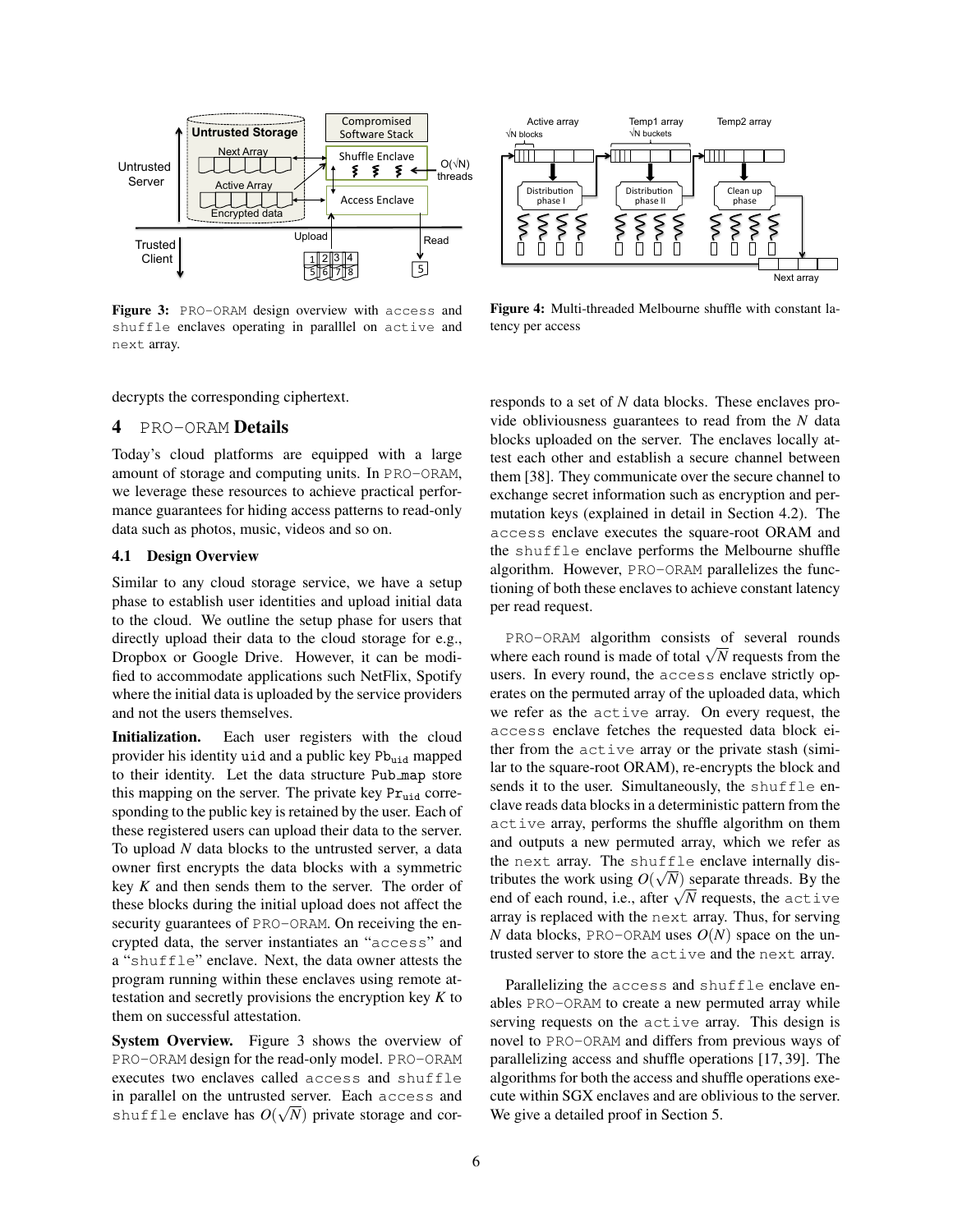|                | Algorithm 1: Pseudocode for each round of                                                                                  |  |  |  |  |  |  |  |  |
|----------------|----------------------------------------------------------------------------------------------------------------------------|--|--|--|--|--|--|--|--|
|                | shuffle <b>enclave</b>                                                                                                     |  |  |  |  |  |  |  |  |
|                | Input: active_array: input data blocks,                                                                                    |  |  |  |  |  |  |  |  |
|                | K <sub>prev</sub> : previous key,                                                                                          |  |  |  |  |  |  |  |  |
|                | $K_{\text{new}}$ : new key,                                                                                                |  |  |  |  |  |  |  |  |
|                | $\pi$ : desired permutation,                                                                                               |  |  |  |  |  |  |  |  |
|                | r_num: current round number                                                                                                |  |  |  |  |  |  |  |  |
|                | <b>Output:</b> next_array: output permuted blocks                                                                          |  |  |  |  |  |  |  |  |
|                | 1 Let $T_1$ , $T_2$ , $O_{temp}$ be temporary arrays;                                                                      |  |  |  |  |  |  |  |  |
|                | 2 Let $\pi_{temp}$ be a random permutation;                                                                                |  |  |  |  |  |  |  |  |
|                | 3 Let $K_{temp}$ be a encryption key;                                                                                      |  |  |  |  |  |  |  |  |
|                | 4 if r_num == 0 then                                                                                                       |  |  |  |  |  |  |  |  |
|                | // Add dummy blocks                                                                                                        |  |  |  |  |  |  |  |  |
| 5              | for j from N to $N + \sqrt{N}$ do                                                                                          |  |  |  |  |  |  |  |  |
|                | $d'_j \leftarrow \text{Enc}_{\text{SE}}(K_{prev}, \text{ dummy});$<br>$6\overline{6}$                                      |  |  |  |  |  |  |  |  |
| $\overline{7}$ | active_array = active_array $\cup d'_i$ ;                                                                                  |  |  |  |  |  |  |  |  |
| 8              | end                                                                                                                        |  |  |  |  |  |  |  |  |
| $\mathbf{Q}$   | end                                                                                                                        |  |  |  |  |  |  |  |  |
|                | // Two pass call to shuffle algorithm                                                                                      |  |  |  |  |  |  |  |  |
|                | io mel_shuffle(active_array, $T_1$ , $T_2$ , $\pi_{temp}$ , $K_{prev}$ , $K_{temp}$ ,                                      |  |  |  |  |  |  |  |  |
|                | $O_{temp}$ );                                                                                                              |  |  |  |  |  |  |  |  |
|                | 11 mel_shuffle( $O_{temp}$ , T <sub>1</sub> , T <sub>2</sub> , $\pi$ , K <sub>temp</sub> , K <sub>new</sub> , next_array); |  |  |  |  |  |  |  |  |

### 4.2 Shuffle Enclave

The shuffle enclave starts its execution one round before the access enclave. We call this as the preparation round or round 0. The shuffle enclave uses this round to permute the data which is uploaded by the user during the initialization phase. The enclave permutes *N* enlet initialization phase. The enclave permutes *N* encrypted real blocks  $(d'_1, \dots, d'_N)$  along with  $\sqrt{N}$  dummy blocks and adds them to the active array (as shown in lines 4-9 in Algorithm 1).

In each round, the enclave executes the Melbourne shuffle algorithm with the active array as input and the next array as output. It makes a two pass call to the mel shuffle function (lines 10 and 11). Internally, the function performs the three phases of dist phase1, dist phase2 and clean up phase (lines 2, 3, 4 in Alaist<sub>-</sub>phasez and clean-up-phase (lines 2, 5, 4 in Algorithm 2). Each phase performs  $\sqrt{N}$  steps, where each gorium 2). Each phase performs  $\sqrt{N}$  steps, where each step fetches  $\sqrt{N}$  blocks of the input array, re-arranges and re-encrypts them and writes to the output array.

In PRO-ORAM, we distribute this computation over  $O(\sqrt{N})$  threads and thus parallelize the execution of each phase (as shown in Figure 4). Carefully selecting the hidden constants in  $O(\sqrt{N})$  allows us to securely distribute the work without compromising on the security of the original algorithm (see Lemma 5.1 in Section 5). Each thread re-encrypts and re-arranges only a single block in every step of the phase and writes them back in a deterministic manner. The operations on each block are independent of other blocks and have a constant depth. The threads use the private memory within the enclave as a stash to obliviously shuffle the blocks. However,

| Algorithm 2: Parallel pseudocode for mel_shuffle                                                                   |  |  |  |  |  |  |
|--------------------------------------------------------------------------------------------------------------------|--|--|--|--|--|--|
| function                                                                                                           |  |  |  |  |  |  |
| <b>Input:</b> I: input data blocks,                                                                                |  |  |  |  |  |  |
| $T_1$ , $T_2$ : Temporary arrays,                                                                                  |  |  |  |  |  |  |
| $Kprev$ : previous key,                                                                                            |  |  |  |  |  |  |
| $K_{\text{new}}$ : new key,                                                                                        |  |  |  |  |  |  |
| $\pi$ : desired permutation,                                                                                       |  |  |  |  |  |  |
| <b>Output:</b> O: output permuted blocks                                                                           |  |  |  |  |  |  |
| 1 Let $K_1$ , $K_2$ be encryption keys;                                                                            |  |  |  |  |  |  |
| // Place the blocks into correct chunks                                                                            |  |  |  |  |  |  |
| 2 dist_phase1(I, $\pi$ , K <sub>prev</sub> , K <sub>1</sub> ,T <sub>1</sub> ):: $O(\sqrt{N})$ threads;             |  |  |  |  |  |  |
| // Place the blocks in correct buckets                                                                             |  |  |  |  |  |  |
| 3 dist_phase2(T <sub>1</sub> , $\pi$ , K <sub>1</sub> , K <sub>2</sub> , T <sub>2</sub> ):: $O(\sqrt{N})$ threads; |  |  |  |  |  |  |
| // Arrange the blocks in each bucket                                                                               |  |  |  |  |  |  |
| 4 cleanup_phase(T <sub>2</sub> , $\pi$ , K <sub>2</sub> , K <sub>new</sub> ):: $O(\sqrt{N})$ threads;              |  |  |  |  |  |  |
|                                                                                                                    |  |  |  |  |  |  |

| Algorithm 3: Pseudocode for Read Algorithm |                                            |  |  |  |  |  |  |  |
|--------------------------------------------|--------------------------------------------|--|--|--|--|--|--|--|
|                                            | <b>Input:</b> $d_i$ : block identifier,    |  |  |  |  |  |  |  |
|                                            | active_array: encrypted data blocks,       |  |  |  |  |  |  |  |
|                                            | request: current request number            |  |  |  |  |  |  |  |
|                                            | <b>Output:</b> d': encrypted block         |  |  |  |  |  |  |  |
|                                            | 1 Lookup in the private stash;             |  |  |  |  |  |  |  |
|                                            | 2 if $d_i$ in stash then                   |  |  |  |  |  |  |  |
|                                            | // access dummy value                      |  |  |  |  |  |  |  |
| 3                                          | $addr \leftarrow \pi(N + \text{request});$ |  |  |  |  |  |  |  |
| $\overline{\mathbf{4}}$                    | $d' \leftarrow$ active_array(addr);        |  |  |  |  |  |  |  |
|                                            | // select value from stash                 |  |  |  |  |  |  |  |
| 5                                          | $d' \leftarrow$ stash $(d_i)$ ;            |  |  |  |  |  |  |  |
| 6                                          | else                                       |  |  |  |  |  |  |  |
| $\overline{7}$                             | $addr \leftarrow \pi(d_i);$                |  |  |  |  |  |  |  |
| 8                                          | $d' \leftarrow$ active_array(addr);        |  |  |  |  |  |  |  |
| 9                                          | Write d' to the stash;                     |  |  |  |  |  |  |  |
|                                            | 10 end                                     |  |  |  |  |  |  |  |
|                                            | 11 return $d'$ :                           |  |  |  |  |  |  |  |

each thread reads and writes to its corresponding memory location during the shuffling step. We exploit this property and parallelize the computation on each of these blocks. In PRO-ORAM, we implement this approach using multi-threading with SGX enclaves. The shuffle enclave starts  $O(\sqrt{N})$  threads in parallel to compute the re-encryption and rearrangement of data blocks. This results in a constant computation time per step. Thus, with parallelization imposed in each step, the total computation time for shuffling *N* data blocks is  $O(\sqrt{N})$ . Hence, the amortized computation latency per request over  $\sqrt{N}$ requests is reduced to  $O(1)$ . PRO-ORAM distributes the total work in each shuffle step over  $O(\sqrt{N})$  threads.

After the shuffle is completed, the next\_array is copied to the active\_array. The shuffle enclave sends the new keys ( $K_{new}$ ) and permutation value ( $\pi$ ) to the access enclave using a secure channel established initially. The latter enclave uses these keys to access the correct re-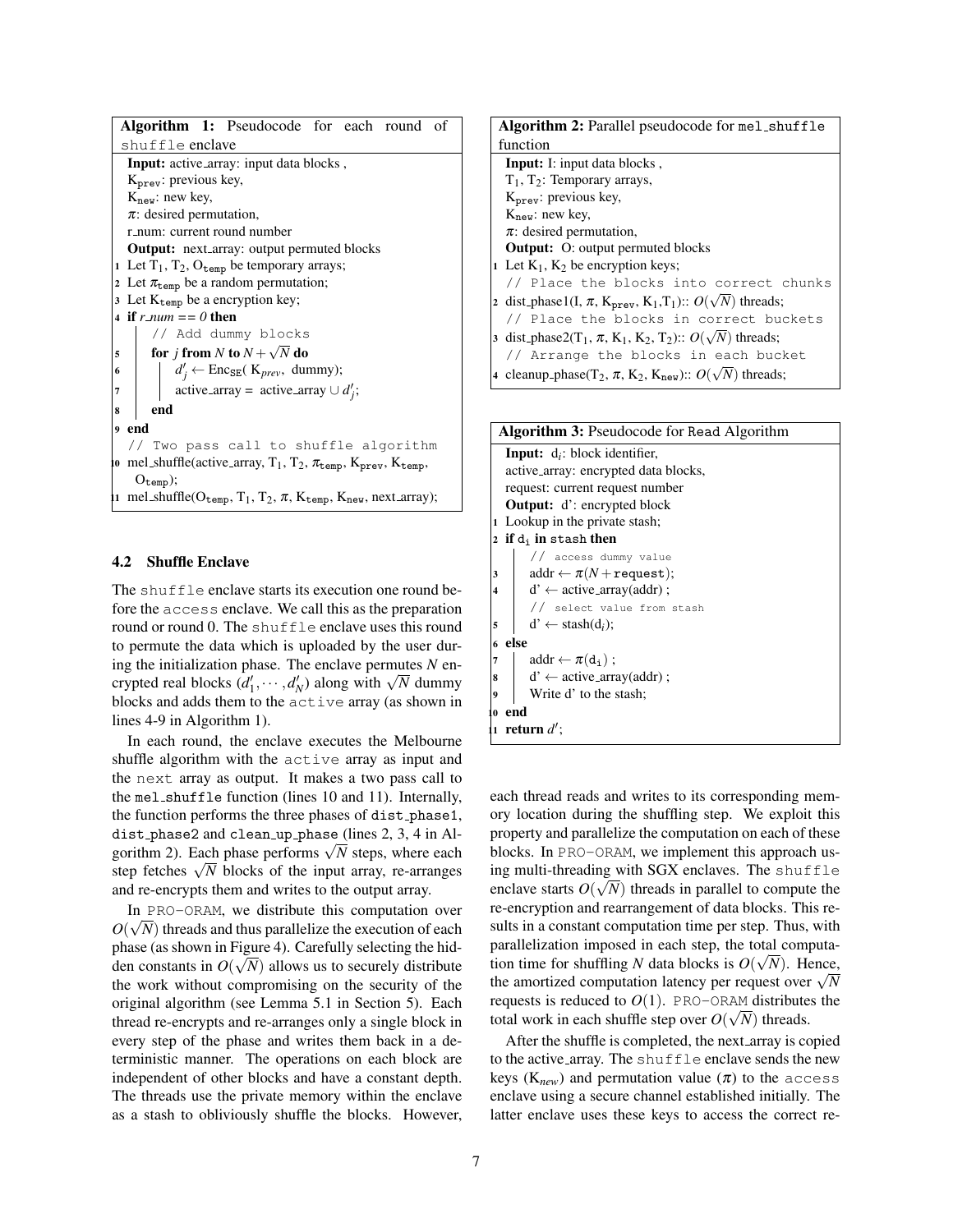|                                                | <b>Algorithm 4:</b> Pseudocode for each round                        |  |  |  |  |  |  |  |
|------------------------------------------------|----------------------------------------------------------------------|--|--|--|--|--|--|--|
| access <b>enclave</b>                          |                                                                      |  |  |  |  |  |  |  |
| <b>Input:</b> $d_i$ : request file identifier, |                                                                      |  |  |  |  |  |  |  |
| Pub_map: User id and public key mapping table, |                                                                      |  |  |  |  |  |  |  |
| uid: requesting user id,                       |                                                                      |  |  |  |  |  |  |  |
| $K_{new}$ : encryption key                     |                                                                      |  |  |  |  |  |  |  |
| $\pi$ : permutation key                        |                                                                      |  |  |  |  |  |  |  |
| active_array: permuted array                   |                                                                      |  |  |  |  |  |  |  |
| Output: response_msg                           |                                                                      |  |  |  |  |  |  |  |
| 1                                              | for <i>request</i> from 1 to $\sqrt{N}$ do                           |  |  |  |  |  |  |  |
| $\overline{2}$                                 | $Pb_{\text{mid}} \leftarrow Pub_{\text{map}} (\text{uid});$          |  |  |  |  |  |  |  |
| 3                                              | $d' \leftarrow$ Read (d <sub>i</sub> , active_array, request);       |  |  |  |  |  |  |  |
| $k' \leftarrow Gen_{SE}$<br>4                  |                                                                      |  |  |  |  |  |  |  |
| 5                                              | $d'' \leftarrow \text{Enc}_{SE}(\text{Dec}_{SE}(d', K_{new}), k')$ ; |  |  |  |  |  |  |  |
| 6                                              | key_msg = $\text{Enc}_{PKE}(Pb_{uid}, k'')$ ;                        |  |  |  |  |  |  |  |
| 7                                              | response_msg = $(d'', \text{key\_msg})$ ;                            |  |  |  |  |  |  |  |
| end<br>8                                       |                                                                      |  |  |  |  |  |  |  |

quested blocks from the active array in the next round.

#### 4.3 Access Enclave

Unlike the shuffle enclave, the access enclave be-Unlike the shuttle enclave, the access enclave begins execution from round 1. Each round accepts  $\sqrt{N}$ read requests from the users. Before the start of each round, the access enclave gets the permutation  $\pi$  and encryption key K*new* from the shuffle enclave. The active array corresponds to data blocks shuffled and encrypted using the keys  $\pi$  and  $K_{new}$ . For each request, the  $access$  enclave takes as input the block identifier  $d_i$ and the requesting user id uid. The enclave first confirms that the requesting uid is a valid registered user and has a public key corresponding to the user. On confirmation, the enclave invokes the read function in Algorithm 3.

The algorithm to read a requested block is same as the main logic of square-root ORAM. Algorithm 3 provides the pseudocode for reading a data block in PRO-ORAM. Note that, we do not store the private stash on the untrusted cloud storage as proposed in the original squareroot ORAM approach. Instead, the stash is maintained in the private memory within the access enclave. The stash is indexed using a hash table and hence can be looked up in a constant time. The read algorithm first checks if the requested data block is present in the private stash. If present, the enclave accesses a dummy block from the untrusted storage. Otherwise, it gets the address for the requested block  $d_i$  using permutation  $\pi$  and fetches the real block from the untrusted storage. The output of the read algorithm is an encrypted block d'. The fetched block is stored in the private stash.

After fetching the encrypted block  $d'$ , either from the private stash or the active array, the access enclave decrypts it using  $K_{new}$ . Algorithm 4 shows the pseudocode for this step. It then selects a new key  $k'$  and encrypts the block. The output message includes this

re-encrypted block and the encryption of  $k'$  under public key of the requesting user  $Pb_{uid}$ . At the end of each nc key of the requesting user  $P_{\text{0}_{\text{uid}}}$ . At the end of each<br>round i.e., after serving  $\sqrt{N}$  request, the access enclave clears the private storage, permutation  $\pi$  and  $K_{new}$ . Note that unlike the original square-root ORAM, there is no and uninke the original square-root ORAM, there is no<br>shuffling after  $\sqrt{N}$  requests. The permuted next array from the shuffle enclave replaces the active array.

Performance Analysis. In PRO-ORAM, the access enclave sends only the requested block to the user. This results in a communication overhead of *O*(1) with respect to the requested block size. Further, the access enclave computes i.e., re-encrypts only a single block for each request. Thus, the computation on the server for the access enclave is  $O(1)$ . The shuffle enclave computes a permuted array in  $O(\sqrt{N})$  steps. It fetches  $O(\sqrt{N})$  blocks for each request. Note that the total computation performed at the server is still  $O(\sqrt{N})$ for each request. However, in PRO-ORAM, we parallelize the computation i.e, re-encryption on  $O(\sqrt{N})$ blocks in  $O(\sqrt{N})$  threads. This reduces the computation time required for each step to only a single block. Thus, the overall computation latency on the server for the shuffle enclave is  $O(1)$  for each request.

#### 4.4 Optimizations

We further propose optimizations to Melbourne shuffle algorithm such that the performance can be improved by a constant factor. Both these optimizations are possible by exploiting the design structure of the algorithm.

Pipelining. We observe that in the existing algorithm (shown in Algorithm 1) the three phases execute sequentially (see Figure 4). Once the dist phase1 function generates the temp1 array, it waits until the remaining phases complete. On the other hand, the dist\_phase2 and the cleanup phase functions have to wait for the previous phase to complete before starting their execution. To eliminate this waiting time, we separate the execution of these phases into different enclaves and execute them in a pipeline. Thus, instead of waiting for the entire shuffle algorithm to complete, dist\_phase1 enclave generates a new temp array in every round to be used as input by the dist phase2 enclave. Eventually, each phase enclave outputs an array in every round to be used by the next phase enclave, thereby pipelining the entire execution. Note that this optimization is possible because the input to the dist phase1 does not depend on any other phase. dist\_phase1 enclave can continue to use the initial uploaded data as input and generate different temp arrays based on a new permutation value selected randomly in each round. This allows us to continuously execute each of the phases in its own enclave without becoming a bottleneck on any other phase. Thus, the overall latency is reduced by a factor of 3. This optimization increases the external storage requirement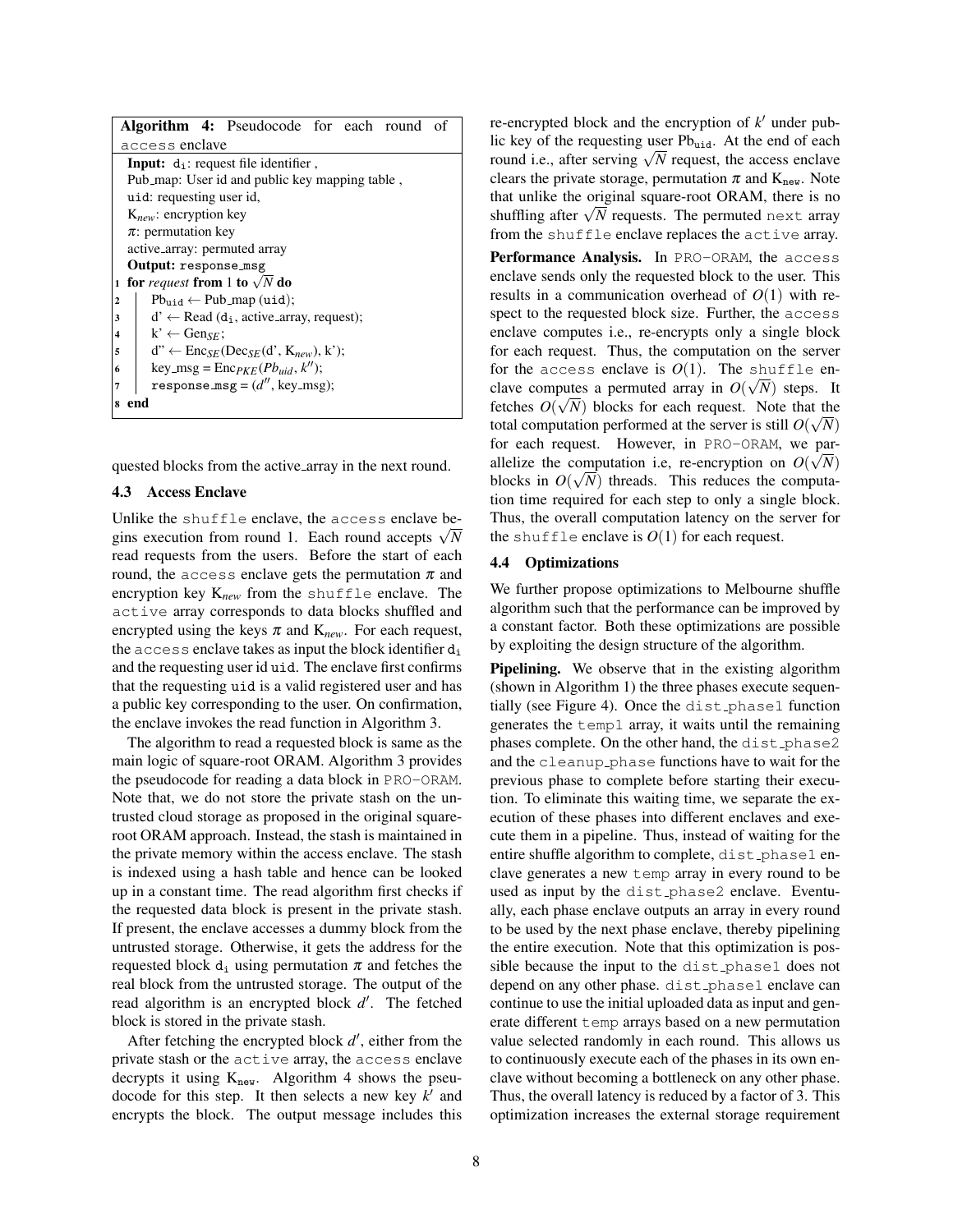by 2*N* to store the additional temp array.

Parallel Rounds using Multiple Enclaves. Another optimization is to instantiate multiple (possibly  $O(\sqrt{N})$ ) enclaves and execute each of the  $O(\sqrt{N})$  rounds in parallel in these enclaves. With this optimization, the latency for shuffling *N* data blocks reduces from  $O(\sqrt{N})$  to  $O(1)$ . This observation is also discussed by Ohrimenko et al. [18]. However, the main drawback in implementing this optimization is the blow-up in the combined private storage. As each of  $O(\sqrt{N})$  enclaves requires private memory of size  $O(\sqrt{N})$ , the combined private memory is linear in the total data size  $O(N)$ . Such a huge requirement of private storage may not be feasible even on very high-end servers. In our work, to use this optimization without requiring linear private storage, we propose using only a constant number of enclaves, thereby improving the performance by a constant factor.

## 5 Security Analysis

The observable access patterns in PRO-ORAM include accesses made both from access and shuffle enclave. We first show that the shuffle enclave executes an oblivious algorithm.

Lemma 5.1. *Given an array of N data blocks, Melbourne Shuffle is an oblivious algorithm and generates a permuted array with very high probability (*1−*negl*(*N*)*)* √ *in*  $O(\sqrt{N})$  *steps, each exchanging a message size of*  $O(\sqrt{N})$  between a private memory of  $O(\sqrt{N})$  and un*trusted storage of size O*(*N*)*.*

This Lemma directly follows from Theorem 5.1 and 5.6 in [18]. In PRO-ORAM, the shuffle enclave executes the Melbourne Shuffle algorithm using  $O(\sqrt{N})$  private storage within an enclave. Thus, from Lemma 5.1, we get the following corollary,

Corollary 5.1. *The* shuffle *enclave generates a* √ permuted *array of*  $O(N)$  *data blocks in*  $O(\sqrt{N})$  *steps and the access patterns are oblivious to the server.*

From Corollary 5.1, the access patterns of the shuffle enclave are oblivious and the output is indistinguishable from a pseudo-random permutation (PRP) [18].

Further, the communication between access and shuffle enclave happens over a secure channel. This preserves the confidentiality of the permutation and encryption keys that shuffle enclave sends to the access enclave at the end of each round. Thus, no information is leaked due to the interaction between these enclaves in PRO-ORAM. Now, to prove that PRO-ORAM guarantees obliviousness for read access patterns, we first show that a request to the access enclave is indistinguishable from random for an adaptive adversary.

Let  $\mathscr{E} = (Gen, Enc, Dec)$  be a IND-CPA secure encryption scheme where *Gen* generates a key which is used by the *Enc* and *Dec* algorithms to perform encryption and decryption respectively. Let  $\lambda$  be the security parameter used in  $\mathscr{E}$ .  $Exp_{\mathscr{A}_{adv}, \mathscr{E}}^{PRO-ORAM}$  refers to the instantiation of the experiment with PRO-ORAM,  $\mathscr E$  algorithms and adaptive adversary  $\mathcal{A}_{adt}$ . This experiment captures our security definition for read-only obliviousness. The experiment consists of:

- $\mathcal{A}_{\text{adv}}$  creates request  $r = (read, d_i)$  and sends it to a challenger  $\mathscr{C}$ .
- The challenger selects  $b \stackrel{\$}{\leftarrow} \{1,0\}.$
- If  $b = 1$ , then  $\mathcal C$  outputs the address access patterns to fetch  $d_i$  i.e.,  $A(d_1) \leftarrow \text{access}(d_i)$  and encrypted  $\omega$  *o*<sup> $\theta$ </sup><sub> $1$ </sub>  $\leftarrow$  *d*<sup> $\theta$ </sup><sub>*i*</sub>
- If  $b = 0$ , then  $\mathscr C$  outputs a random address access pattern i.e.,  $A(d_0) \stackrel{\&}{}\stackrel{\frown}{=} \{1, \cdots, N + \sqrt{N}\}$ *N*} and  $\mathscr{O}_0' \overset{\$}{\leftarrow} \{0,1\}^{\lambda}$
- Adversary A*adt* has access to an oracle OPRO−ORAM that issues *q* queries of type (*read*,*d*) both before and after executing the challenge query *r*. The oracle outputs address access patterns to fetch *d* i.e.,  $A(d) \leftarrow$  access  $(d)$ .
- $\mathscr{A}_{\text{adv}}$  outputs  $b' \in \{1, 0\}.$
- The output of the experiment is 1 if  $b = b'$  otherwise 0. The adversary  $\mathscr{A}_{adt}$  wins if  $Exp_{\mathscr{E}}^{p_0}(\lambda, b') = 1$ .

Based on the experiment and its output, we define read-only obliviousness as follows:

Definition 5.1. An algorithm satisfies read-only obliviousness *iff* for all PPT adversaries  $\mathscr A$ , there exists a negligible function negl such that:

$$
Pr[\mathtt{Exp}_{\mathscr{A}_{adv}, \mathscr{E}}^{\tt PRO-ORAM}(\lambda, 1) = 1] - Pr[\mathtt{Exp}_{\mathscr{A}_{adv}, \mathscr{E}}^{\tt PRO-ORAM}(\lambda, 0) = 1] \leq \mathtt{negl} \tag{1}
$$

Theorem 5.1. *If* shuffle *enclave executes an obliv*ious algorithm and  $\mathscr E$  is a CPA-secure symmetric en*cryption scheme then* PRO-ORAM *guarantees read-only obliviousness as in Definition 5.1.*

*Proof.* From Lemma 5.1, the access pattern of shuffle enclave are data-oblivious. To prove the theorem, we have to show that access pattern from access enclave are indistinguishable to the adversary. We proceed with a succession of games as follows:

- Game<sub>0</sub> is exactly the same as  $Exp_{\mathscr{A}_{adv}, \mathscr{E}}^{PRO-ORAM}(\lambda, 1)$
- Game<sub>1</sub> replaces the  $\mathcal{O}'_1$  in Game<sub>0</sub> with a random string while other parameters are the same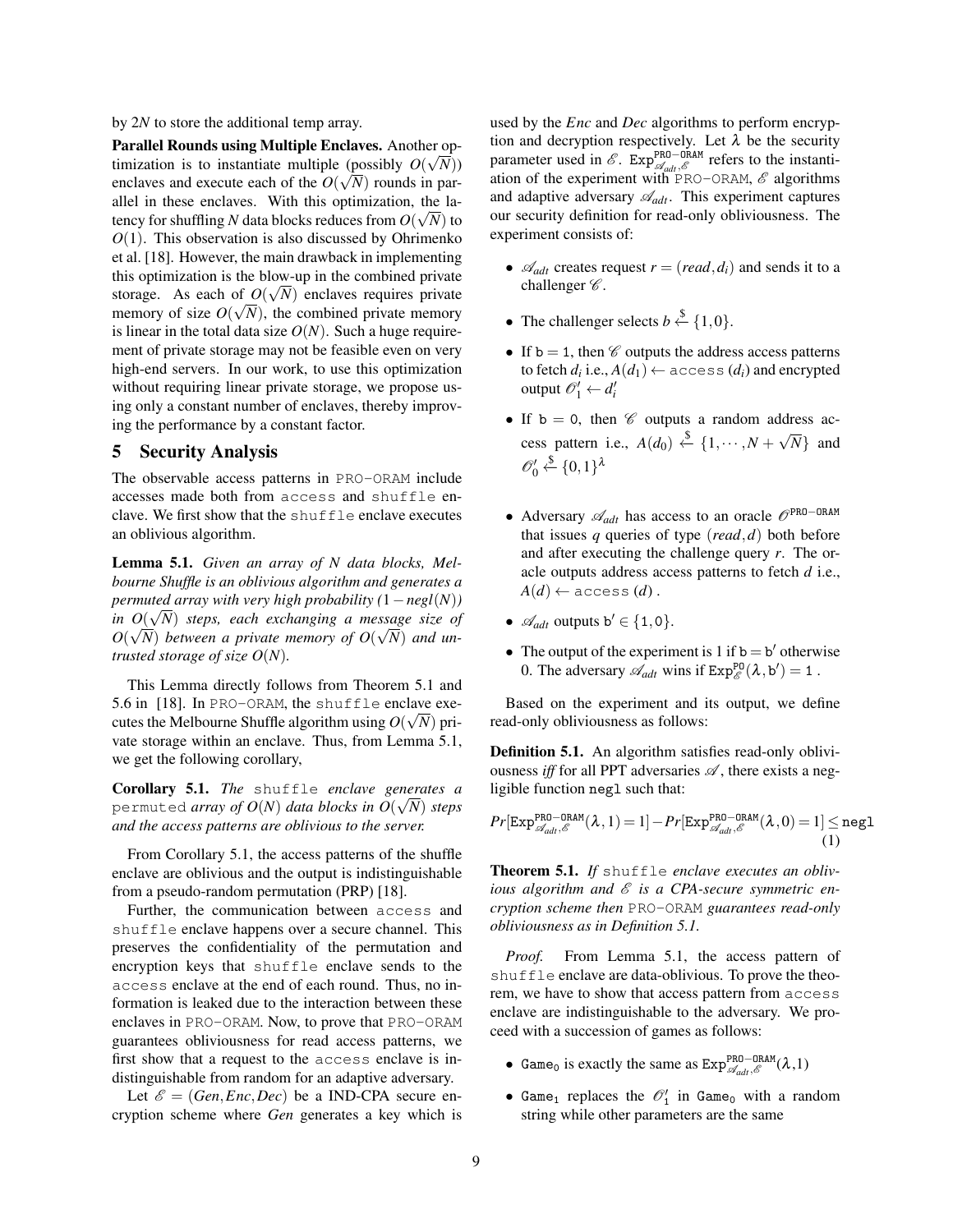- Game<sub>2</sub> is same as Game<sub>1</sub> except that  $A(d_i)$  is selected using a pseudorandom permutation  $\pi_s$ :  $\{0,1\}^{(N+\sqrt{N})} \to \{0,1\}^{(N+\sqrt{N})}$  where  $s \leftarrow \{0,1\}^{\lambda}$ and not from the access enclave.
- Game<sub>3</sub> is same as Game<sub>2</sub> except that  $A(d_i)$  is selected at random from the entire data array.

From above description, we have

$$
Pr[\text{Game}_0 = 1] = Pr[\text{Exp}_{\mathscr{A}_{\text{add}}, \mathscr{E}}^{\text{PRO}-\text{ORAM}}(\lambda, 1) = 1], \quad (2)
$$

For Game<sub>1</sub>, a distinguisher  $D_1$  reduces the security of  $\mathscr E$  to IND-CPA security such that:

$$
Pr[\texttt{Game}_0 = 1] - Pr[\texttt{Game}_1 = 1] \leq Adv_{D_1, \mathscr{E}}^{IND-CPA}(\lambda), (3)
$$

For  $Game<sub>2</sub>$ , according to Corollary 5.1, the advantage of a distinguisher  $D_2$  is such that:

$$
Pr[\texttt{Game}_1 = 1] - Pr[\texttt{Game}_2 = 1] \leq Adv_{D_2, \text{shuffle}}^{Corollary 5.1}, \quad (4)
$$

This is because the access enclave uses the output of shuffle enclave to fetch the data for each request. The access enclave runs the square-root ORAM algorithm which selects a random address in each request. Hence, the advantage of the distinguisher  $D_2$  depends on the correctness of the permuted output array from shuffle enclave.

For Game<sub>3</sub>, a distinguisher  $D_3$  reduces the security of  $\pi$  to PRP security such that:

$$
Pr[\texttt{Game}_2 = 1] - Pr[\texttt{Game}_3 = 1] \leq A d v_{D_3, \pi}^{PRP}(\lambda), \quad (5)
$$

Also, we have,

$$
Pr[\text{Game}_3 = 1] = Pr[\text{Exp}_{\mathscr{A}_{\text{adv}}, \mathscr{E}}^{\text{PRO}-\text{ORAM}}(\lambda, 0) = 1], \quad (6)
$$

From 2, 3, 4, 5, 6 we get:

$$
Pr[\text{Exp}_{\mathcal{A}_{\text{add}},\mathcal{E}}^{\text{PRO-ORAM}}(\lambda,1) = 1] - Pr[\text{Exp}_{\mathcal{A}_{\text{add}},\mathcal{E}}^{\text{PRO-ORAM}}(\lambda,0) = 1] \leq (7)
$$
  
 
$$
Adv_{D_1,\mathcal{E}}^{\text{IND-CPA}}(\lambda) + Adv_{D_2,\text{shuffle}}^{\text{Corollary 5.1}} + Adv_{D_3,\pi}^{\text{PRP}}(\lambda)
$$

The  $Adv_{D_2,\text{shuffle}}^{Corollary 5.1}$  cannot be greater than negl as it would break the security of the underlying Melbourne Shuffle algorithm stated in Lemma 5.1. With this, we prove that the advantage of an adaptive adversary in distinguishing the access patterns induced by PRO-ORAM from random is negligible. Therefore, PRO-ORAM guarantees read-only obliviousness.

### 6 Implementation and Evaluation

Implementation. We have implemented our proposed PRO-ORAM algorithm in  $C/C++$  using Intel SGX Linux SDK v1.8 [23]. For implementing symmetric and public key encryption schemes, we use AES with 128-bit keys and Elgamal cryptosystem with 2048 bit key size respectively from the OpenSSL library [37]. We use SHA256 as our hash function. We implement the read logic of square-root ORAM and the parallelized shuffle algorithm as explained in Section 4.2. We use multithreading with SGX enclaves to implement our parallel execution approach for each step. The prototype contains total 4184 lines of code measured using CLOC tool [40]. Experimental Setup & Methodology. To evaluate PRO-ORAM, we use SGX enclaves using the Intel SGX simulator and perform experiments on a server running Ubuntu 16.04 with Intel(R) Xeon(R) CPU E5-2640 v4 processors running at 2.4 GHz (40 cores) and 128 GB processors running at 2.4 GHz (40 cores) and 128 GB<br>of RAM. As PRO−ORAM's design uses  $\sqrt{N}$  threads, our experimental setup of 40 cores can execute a total of 80 threads using Intel's support for Hyper-Threading, thereby handling requests with block-size of 256 KB for around 1 GB of data. Operating with data of this size is not possible with SGX in hardware mode available on laptops due to their limited processing capacity (8 cores). However, for real cloud deployments, the cost of a decacore server is about a thousand dollars [24]; so, the onetime cost of buying 40 cores worth of computation per GB seems reasonable. To measure our results for gigabyte sized data, we chose to run 40 cores (80 threads) each with an SGX simulator.

As a baseline for comparisons of communication and network latencies, we take the bandwidth link of 7 Mbps as a representative, which is the global average based on a recent report from Akamai [25]. We perform our evaluation on varying data sizes such that the total data ranges from 20 MB to 2 GB with block sizes (*B*) varying from 4 KB to 10 MB. In our experiments for parallelized shuffle, as shown in Algorithm 1, we set temporary buffers as  $2\sqrt{N}$  data blocks to ensure security guarantees. To make full use of computation power, we utilize all 40 cores for performing multi-threading for each distribution phase and cleanup phase. All results are averaged over 10 runs, reported on log-scale plots. We perform our evaluation with the following goals:

- To validate our theoretical claim of constant communication and computation latencies.
- To confirm that execution time per access in PRO-ORAM is dependent *only* on the block size.
- To show that the final bottleneck is the network latency, rather than computational latency.
- To show the effective throughput of PRO-ORAM for different blocks of practical data sizes.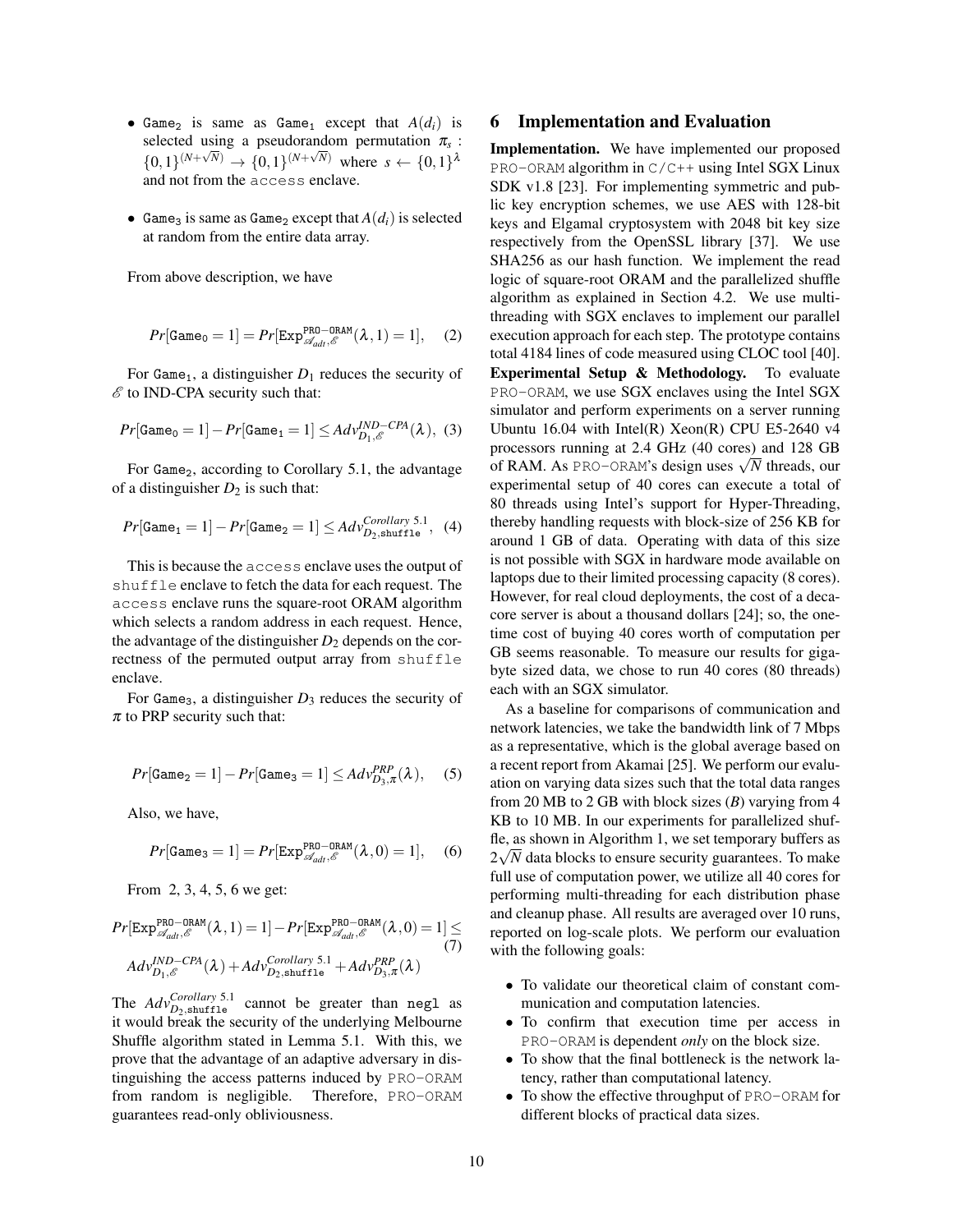

(a) Execution time is constant for fixed  $B = 256KB$ .

(**b**) Execution increases with *B* for  $N.B =$ 1*GB*.

(c) Execution time increases with *B* where  $N = 4096$ .

Figure 5: Execution time for client, server, shuffle and total latency observed by user per access for fixed block size (*B*), fixed total storage (*N*.*B*) and a fixed number of blocks (*N*)



(a) Throughput for varying *N*.*B* where  $B = 256KB$ . (b) Throughput for varying *B* where  $N.B = 1 GB$ . (c) Throughput for varying *B* where  $N =$ 4096.

Figure 6: Throughput of PRO-ORAM in Mbps for fixed block size (*B*), fixed total storage (*N*.*B*) and fixed number of blocks (*N*)

### 6.1 Results: Latency

To measure the performance, we calculate the execution time (latency) at the user, server (i.e., access enclave) and the amortized shuffling time of the shuffle enclave for each request. We point out that the client computational latency, the amortized shuffle time, and the network latency are the three factors that add up to the overall latency observed by the user.

Impact on Latency with Increasing Storage. We measure the execution time to access a block of fixed size  $B = 256KB$ , while increasing the total storage size from 20 MB to 2*GB*. The measurements are reported in Figure 5a. The dominant cost, as expected, is from the server computation. The access and shuffle enclave each incur a constant execution time of around 0.016 seconds per access, irrespective of the data sizes. The client computation time is constant at 0.002 seconds as the user only decrypts a constant-size encrypted block. Overall, these results confirm our theoretical claims of constant latency per request, and that the latency for large data size (in GBs) is practical (under 1 sec for 256KB blocks).

Computational vs. network bottleneck. An impor-



Figure 7: Overhead breakdown for shuffle step for fixed blocksize  $B = 256$ 

tant finding from Figure 5a is that the latency per access observed by the user is a constant at 0.3 seconds, within experimental error, irrespective of the total data size. Even though the server computation cost is high, the final latency has primary bottleneck as the network, not PRO-ORAM's computation. In Figure 5a, the latency of shuffle per requested block is *lesser* than the network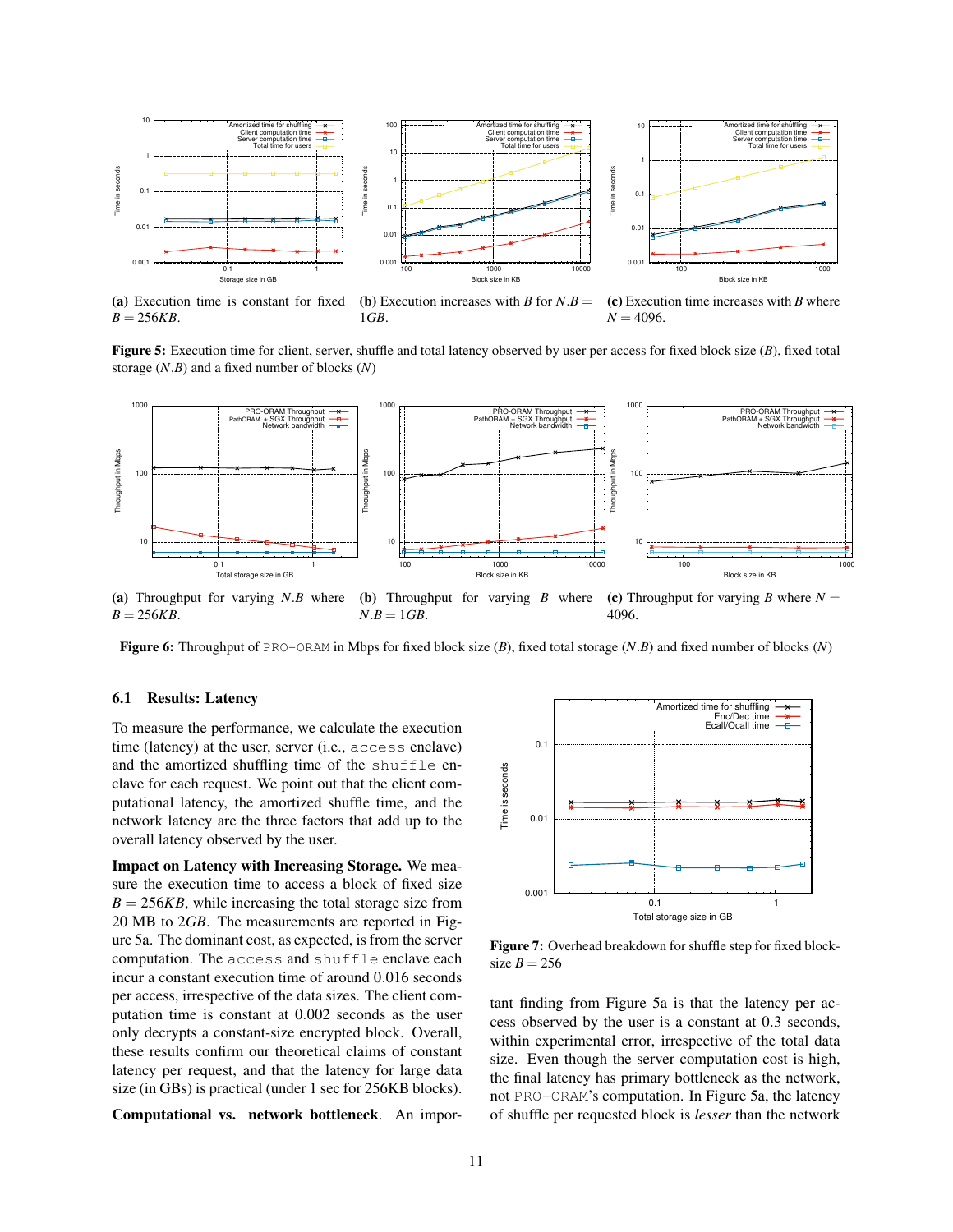latency of sending a block from the server to the client on a 7Mbps link. This finding suggests that even for 256 KB block sizes, the network latency dominates the overall latency observed by the user, and is likely to be the bottleneck in an end application (e.g. streaming media) rather than the cost of all the operations in PRO-ORAM, including shuffling. This result suggests that PRO-ORAM is optimized enough to compete with network latency, making it practical to use in real applications.

Latency increase with block size. We perform three sets of experiments keeping (a) block size constant (*B*), (b) total storage size constant (*N*.*B*), and (c) number of blocks constant (*N*), while varying the remaining two parameters respectively in each experiment. The results in Figure 5b and 5c show evidence that the computational latencies of server and client-side cost in PRO-ORAM depend primarily on the block size parameter, and is unaffected by the number of blocks or size of data. This is mainly because the cost of encryption and decryption per block increases these latencies.

#### 6.2 Results: Throughput

We calculate throughput as the number of bits that PRO-ORAM can serve per second. PRO-ORAM can serve  $P_{\text{KO}-\text{OKAM}}$  can serve per second.  $P_{\text{KO}-\text{OKAM}}$  can serve maximum  $\sqrt{N}$  blocks in the time the shuffle enclave completes permutation of *N* data blocks. Thus, to calculate throughput we use the following formula,

$$
\text{Throughout} = \frac{\sqrt{N.B}}{\text{total\_shuffling_time}} \qquad (8)
$$

Throughput increase with block size. We find that throughput of PRO-ORAM increases with block size, ranging from 83 Mbps (for 100KB block size) to 235 Mbps (for 10MB block size), as shown in Figure 6b. Our experiments show that for data objects of the size larger than few hundred KB, the throughput is almost 10x larger than the global average network bandwidth (7Mbps). Such data object sizes are common for media content (e.g photos, videos, music) and cache web page content [41]. Figure 6b and Figure 6c show the throughput measurements for increasing block sizes, keeping the total data size and the number of blocks fixed to 1 GB and 4096 respectively. We observe that the throughput increases with the blocksize. If we keep the block size fixed, the throughput is constant at almost 125 Mbps with the increase in the total data size, as seen in Figure 6a. Our evaluation shows that PRO-ORAM's throughput exceeds reference throughput of 7 Mbps, re-confirming that network latency is likely to dominate latencies than computational overheads of PRO-ORAM.

Comparison to Tree-based ORAM. We compare the throughput of PRO-ORAM with the access overhead of using the simplest and efficient PathORAM scheme with SGX [10]. The client side operations in the original PathORAM scheme are executed within SGX. The throughput for PathORAM+SGX scheme decreases and almost reaches the network latency limit (7 Mbps) with increase in the number of blocks for fixed blocksize of 256 KB. Thus, the server computation overhead of *O*(log*N*) per access of PathORAM protocol becomes a bottleneck for reasonably large data sizes (e.g., 2 GB as shown in Figure 6a). Figure 6b shows that PathORAM's throughput increases from 7 Mbps to 15 Mbps with a decrease in the number of blocks.

#### 6.3 Performance Breakdown

To understand the breakdown of the source of latency for the shuffle step, we calculate the time to perform the cryptographic operations and ECALLs/OCALLs to copy data in and out of memory. Such a breakdown allows us to better understand the time consuming operations in our system. We fix the block size to  $B = 256$  KB and vary the total data size. Figure 7 shows the amortized shuffling time, time to perform encryption and decryption operations and the time to invoke ECALLs/OCALLs per access in PRO-ORAM. We observe that the dominant cost comes from the cryptographic operations 0.014 seconds out of the 0.016 seconds.

Enclaves by design cannot directly invoke system calls to access untrusted memory. Each call to the outside enclave performed using OCALL. Similarly, a function within an enclave is invoked using an ECALL. Thus, invocation of ECALLs/OCALLs is necessary to perform multi-threading and for copying data in and out of memmulu-inreading and for copying data in and out of mem-<br>ory. To fetch  $\sqrt{N}$  data blocks in parallel for each access, we use asynchronous ECALLs/OCALLs in PRO-ORAM similar to that proposed in a recent work [42]. In our experiments, these operations require 0.002 seconds (average) for a block of size 256 KB.

### 7 Related Work

All previous ORAM solutions incur latency logarithmic (or worse) in the size of accessed data for the general case [10, 13–15]. Here, we first discuss constructions for ORAMs that guarantee constant latency per access in the case of write-only patterns. Next, we summarize related work with similarities in our threat model.

Write-Only ORAMs. Recently, it is shown that constant computation and communication latency can be achieved for applications with restricted patterns. Blass et. al show that some applications require hiding only writepatterns and hence proposed Write-Only ORAM in the context of hidden volumes [16]. Their work achieves constant latencies per write access to the data untrusted storage. Roche et al. propose a stash-free version of this Write-Only ORAM [43]. Further, Flat ORAM improves over this solution using secure processors as a building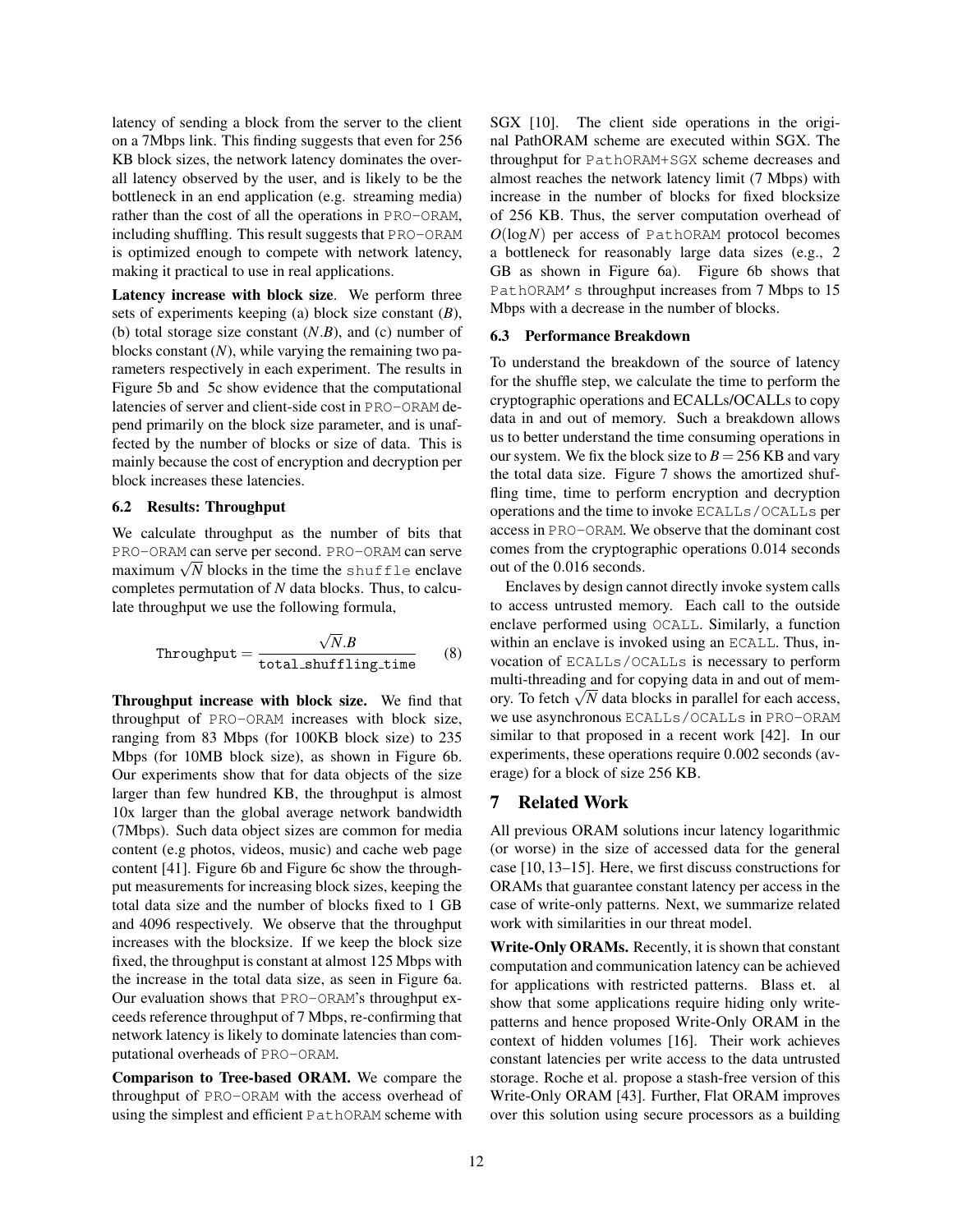block to perform efficient memory management [44]. ObliviSync uses the write-only ORAM idea to support sharing of files on a Dropbox-like storage server that support auto-sync mechanisms [28]. These works that guarantee constant overhead for hiding write-only access patterns inspire our work. PRO-ORAM focuses on applications that exhibit read-only patterns and achieves constant latencies for such accesses.

Improvements to square-root ORAM. Although square-root ORAM is known to have very high i.e.,  $O(N \log^2 N)$  worst-case overhead, Goodrich et. al provide a construction that reduces the worst-case overhead to  $O(\sqrt{N}\log^2 N)$ . Instead of shuffling the entire memory at once taking  $O(N \log^2 N)$  computation time, their soluat once taking  $U(N \log^2 N)$  computation time, their solution de-amortizes the computation over  $\sqrt{N}$  batches each taking  $O(\sqrt{N}\log^2 N)$  time after every access step. This technique is similar to the distribution of shuffle steps in PRO-ORAM. However, our observations for the readonly setting allows us to execute the access and shuffle steps in parallel which is not possible in their solution. Ohrimenko et. al show that use of Melbourne Shuffle combined with square-root ORAM can reduce √ the worst-case computation time to  $O(\sqrt{N})$  with the use of  $O(\sqrt{N})$  private memory. In PRO-ORAM, we show that it is further possible to reduce the latency to a constant for applications with read-heavy access patterns. Further, Zahur et al. have shown that although square-root ORAM has asymptotically worse results than the best known schemes, it can be modified to achieve efficient performance in multi-party computation as compared to the general optimized algorithms [45]. In PRO-ORAM, we have a similar observation where square-root ORAM approach performs better in the read-only setting.

Solutions using Trusted Proxy. ObliviStore [17] is the first work that uses a trusted proxy to mediate asynchronous accesses to shared data blocks among multiple users, which was later improved by TaoStore [46]. A major differentiating point is that both ObliviStore [17] and TaoStore [46] assume mutually trusting users that do not collude with the server, thus operating in a weaker threat model than ours. The key contribution in these works is towards improving efficiency using a single ORAM over having separate ORAMs for each user. ObliviStore improves the efficiency of the SSS ORAM protocol [9] by making ORAM operations asynchronous and parallel. Similar to this work, their key idea is to avoid blocking access requests on shuffle operations, thereby matching the rate of access and shuffle operations using a trusted proxy. However, their underlying approach to achieve such parallelization largely differs from this work. Our observations in designing PRO-ORAM are novel with respect to a read-only data setting that allows us to reduce the computation latency to a constant whereas ObliviS- tore has *O*(log*N*) computation latency per (read/write) access. TaoStore [46] is a more recent work that improves over ObliviStore using a trusted proxy and Path-ORAM [10] as its building block. Similar to [17], this approach has *O*(log*N*) computation latency per access.

Solutions using Trusted Hardware. An alternate line of work has shown the use of trusted hardware or secure processors with the goal to improve performance, as opposed to our use to strengthen existing ORAM protocols in a stronger threat model. Shroud uses trusted hardware to guarantee private access to large-scale data in data center [22]. ObliviAd is another system that makes use of trusted hardware to obliviously access advertisements from the server [21]. Moreover, both these solutions are built on top of traditional ORAM algorithms that do not consider colluding server and malicious users.

## 8 Conclusion

In this work, we provide a constant communication and computation latency solution to hide read data access patterns in a large class of cloud applications. PRO-ORAM guarantees a practical performance of 0.3 seconds to access a block of 256 KB leveraging sufficient storage and compute units with trusted hardware available on today's cloud platform. Our work demonstrates that simple ORAM solutions are better suited to hide read data access patterns than complex algorithms that are optimized for arbitrary read/write accesses.

### References

- [1] "Dropbox," https://www.dropbox.com/, Accessed: 2017.
- [2] "Google drive," https://drive.google.com/drive/, Accessed: 2017.
- [3] "Box," https://www.box.com/home, Accessed: 2017.
- [4] "Dropbox usage statistics," http: //expandedramblings.com/index.php/ dropbox-statistics/, Accessed: 2017.
- [5] "Dropbox hacked," https://www. theguardian.com/technology/2016/aug/31/ dropbox-hack-passwords-68m-data-breach, Accessed: 2017.
- [6] M. S. Islam, M. Kuzu, and M. Kantarcioglu, "Access pattern disclosure on searchable encryption: Ramification, attack and mitigation." in *NDSS*, vol. 20, 2012, p. 12.
- [7] C. Liu, L. Zhu, M. Wang, and Y.-a. Tan, "Search pattern leakage in searchable encryption: Attacks and new construction," *Information Sciences*, vol. 265, pp. 176–188, 2014.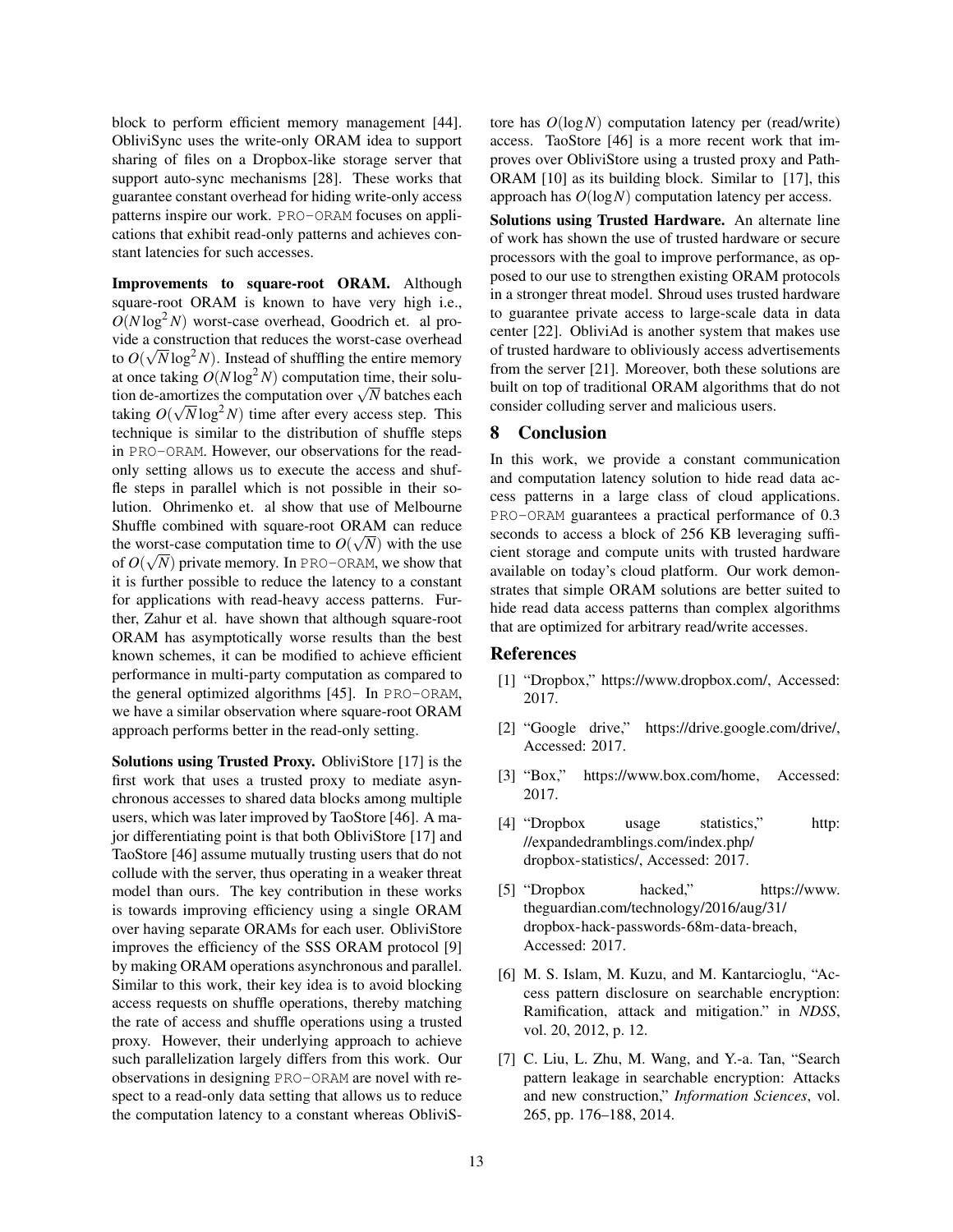- [8] O. Goldreich and R. Ostrovsky, "Software protection and simulation on oblivious rams," *J. ACM*, 1996.
- [9] E. Stefanov, E. Shi, and D. Song, "Towards practical oblivious ram," in *NDSS'12*, 2011.
- [10] E. Stefanov, M. Van Dijk, E. Shi, C. Fletcher, L. Ren, X. Yu, and S. Devadas, "Path oram: an extremely simple oblivious ram protocol," in *Proceedings of the 2013 ACM SIGSAC conference on Computer & communications security*. ACM, 2013, pp. 299–310.
- [11] E. Shi, T.-H. H. Chan, E. Stefanov, and M. Li, "Oblivious ram with o ((logn) 3) worst-case cost," in *Advances in Cryptology–ASIACRYPT 2011*, 2011.
- [12] E. Stefanov and E. Shi, "Multi-cloud oblivious storage," in *Proceedings of the 2013 ACM SIGSAC conference on Computer & communications security*. ACM, 2013, pp. 247–258.
- [13] T. Moataz, T. Mayberry, and E.-O. Blass, "Constant" communication oram with small blocksize," in *Proceedings of the 22nd ACM SIGSAC Conference on Computer and Communications Security*. ACM, 2015, pp. 862–873.
- [14] S. Devadas, M. van Dijk, C. W. Fletcher, L. Ren, E. Shi, and D. Wichs, "Onion oram: A constant bandwidth blowup oblivious ram," in *Theory of Cryptography Conference*. Springer, 2016, pp. 145–174.
- [15] L. Ren, C. W. Fletcher, A. Kwon, E. Stefanov, E. Shi, M. Van Dijk, and S. Devadas, "Constants count: Practical improvements to oblivious ram." in *USENIX Security Symposium*, 2015, pp. 415–430.
- [16] E.-O. Blass, T. Mayberry, G. Noubir, and K. Onarlioglu, "Toward robust hidden volumes using writeonly oblivious ram," in *Proceedings of the 2014 ACM SIGSAC Conference on Computer and Communications Security*. ACM, 2014, pp. 203–214.
- [17] E. Stefanov and E. Shi, "Oblivistore: High performance oblivious cloud storage," in *IEEE S&P*, 2013.
- [18] O. Ohrimenko, M. T. Goodrich, R. Tamassia, and E. Upfal, "The melbourne shuffle: Improving oblivious storage in the cloud," in *International Colloquium on Automata, Languages, and Programming*. Springer, 2014, pp. 556–567.
- [19] "Software Guard Extensions Programming Reference." software.intel.com/sites/default/files/ 329298-001.pdf, Sept 2013.
- [20] V. Costan, I. A. Lebedev, and S. Devadas, "Sanctum: Minimal hardware extensions for strong software isolation." in *USENIX Security Symposium*, 2016, pp. 857–874.
- [21] M. Backes, A. Kate, M. Maffei, and K. Pecina, "Obliviad: Provably secure and practical online behavioral advertising," in *Security and Privacy (SP), 2012 IEEE Symposium on*. IEEE, 2012, pp. 257– 271.
- [22] J. R. Lorch, B. Parno, J. W. Mickens, M. Raykova, and J. Schiffman, "Shroud: ensuring private access to large-scale data in the data center." in *FAST*, vol. 2013, 2013, pp. 199–213.
- [23] "Intel sgx linux sdk," https://github.com/01org/ linux-sgx, Accessed: 2017.
- [24] "Intel xeon processor pricing," https://ark.intel.com/products/92984/ Intel-Xeon-Processor-E5-2640-v4-25M-Cache-2 40-GHz, Accessed: 2017.
- [25] "Global average connection speed increases 26 percent year over year, according to akamai's 'fourth quarter, 2016 state of the internet report'," https://www.akamai.com/us/en/about/news/press/ 2017-press/akamai-releases-fourth-quarter-2016-/ state-of-the-internet-connectivity-report.jsp, Accessed: 2017.
- [26] "World's biggest data breaches," http: //www.informationisbeautiful.net/visualizations/ worlds-biggest-data-breaches-hacks/Internet and cloud services - statistics on the use by individuals, Accessed: 2017.
- [27] S. Tople and P. Saxena, "On the trade-offs in oblivious execution techniques," in *International Conference on Detection of Intrusions and Malware, and Vulnerability Assessment*. Springer, 2017.
- [28] A. J. Aviv, S. G. Choi, T. Mayberry, and D. S. Roche, "Oblivisync: Practical oblivious file backup and synchronization," in *NDSS*, 2017.
- [29] S. Matetic, K. Kostiainen, A. Dhar, D. Sommer, M. Ahmed, A. Gervais, A. Juels, and S. Capkun, "Rote: Rollback protection for trusted execution," *https://eprint.iacr.org/ 2017/ 048.pdf* .
- [30] Y. Xu, W. Cui, and M. Peinado, "Controlledchannel attacks: Deterministic side channels for